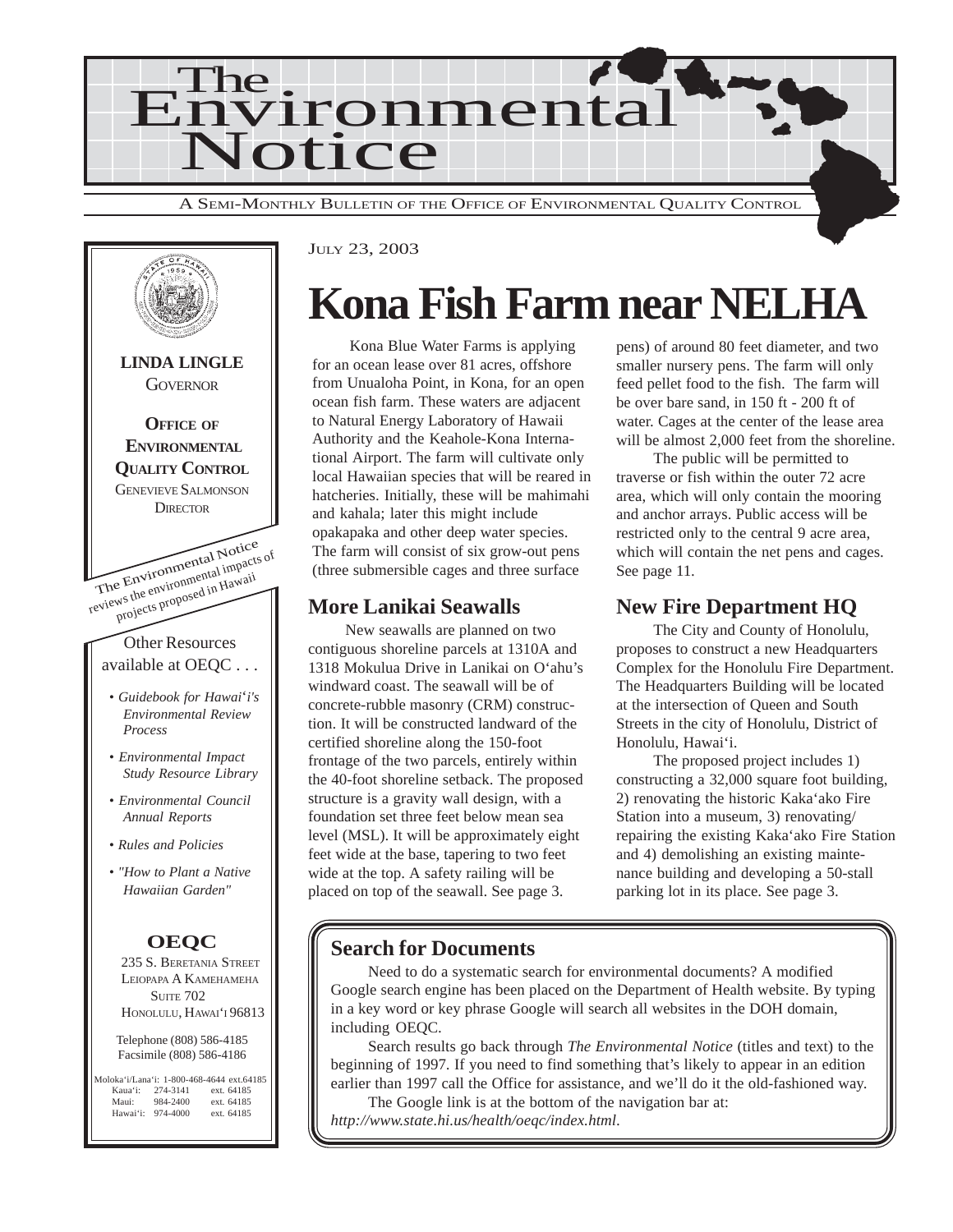# Table of Contents

JULY 23, 2003

## 1 **O'ahu Notices**

#### **Draft Environmental Assessments**

| <b>Final Environmental Assessments (FONSI)</b>      |  |
|-----------------------------------------------------|--|
|                                                     |  |
| (1) Honolulu Fire Department Headquarters Complex 3 |  |
|                                                     |  |

## 3 **Maui Notices**

| <b>Draft Environmental Assessments</b> |  |
|----------------------------------------|--|
|                                        |  |

#### **Final Environmental Assessments/**

| <b>Findings of NoSignificant Impacts (FONSI)</b> |  |
|--------------------------------------------------|--|
|                                                  |  |

**Previously Published Projects Pending Public Comments** Draft Environmental Assessments [...................................................... 7](#page-6-0)

## 7 **Kaua'i Notices**

#### **Final Environmental Assessments/**

| <b>Findings of No Significant Impacts (FONSI)</b> |  |
|---------------------------------------------------|--|
|                                                   |  |

| <b>Previously Published Projects Pending Public Comments</b> |  |
|--------------------------------------------------------------|--|
|                                                              |  |

## 6 **Hawai'i Notices**

| <b>Draft Environmental Assessments</b> |  |
|----------------------------------------|--|
|                                        |  |
|                                        |  |
|                                        |  |

#### **Final Environmental Assessments/ Findings of No Significant Impacts (FONSI)**

| <b>Findings of No Significant Impacts (FONSI)</b> |                                                   |  |
|---------------------------------------------------|---------------------------------------------------|--|
|                                                   | (4) Kona Blue Water Offshore Open Ocean Fish Farm |  |

| <b>Previously Published Projects Pending Public Comments</b> |  |
|--------------------------------------------------------------|--|
|                                                              |  |
|                                                              |  |

## N **Department of Agriculture Notices**

[Request to Place Two Fungi \(Mushrooms\) on the List of Nonrestricted](#page-11-0) Microorganisms, Chapter 4-71A, Hawaii Administrative Rules [\(HAR\), "Microorganism Import Rules," For Import for Propagation](#page-11-0) and Sale [....................................................................................... 12](#page-11-0)

## s **Shoreline Notices**

## ^ **Coastal Zone News**

## V **Pollution Control Permit Applications**

|--|

## G **Federal Notices**

#### Advance Notification of Nuclear Waste Transportation in Hawai'i ...... 17 [Hazardous Waste Permit Modifications for Johnston Atoll ................ 18](#page-17-0) [Critical Habitat for 41 Plant Species from Hawai'i ............................. 18](#page-17-0) [Endangered Species Permit Application](#page-17-0) ........................................... 18 [Final EIS for Ground-Based Midcourse Defense Extended](#page-17-0) Test Range [................................................................................... 18](#page-17-0) [List of Fisheries for 2003 .................................................................. 19](#page-18-0) [Federal Facilities Hazardous Waste Compliance Docket: Hawai'i](#page-18-0) Update [.......................................................................................... 19](#page-18-0) [Small Incidental Takes of Marine Mammals](#page-18-0) ...................................... 19



*We provide access to our activities without regard to race, color, national origin (including language), age, sex, religion, or disability. Write or call OEQC or our departmental Affirmative Action Officer at Box 3378, Honolulu, HI 96801-3378 or at (808) 586- 4616 (voice/tty) within 180 days of a problem. OEQC intends to make the information in this bulletin accessible to everyone. Individuals that require this material in a different format (such as large type or braille), should contact our office for assistance.*

**The Environmental Notice Control Control Control Page 2** Control Page 2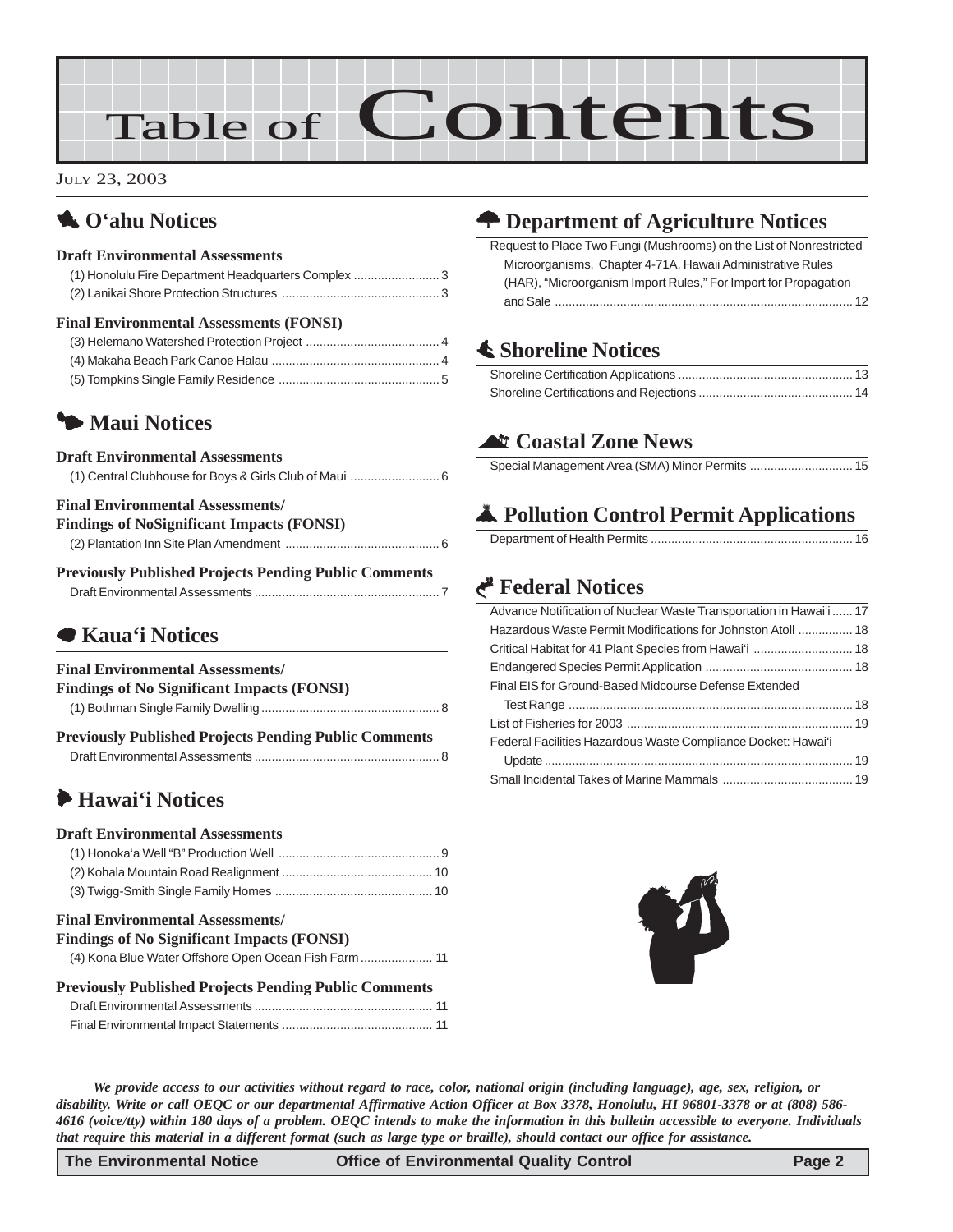JULY 23, 2003

## <span id="page-2-0"></span>**Draft Environmental Assessments**

## 1 **(1) Honolulu Fire Department Headquarters Complex**

| District:         | Honolulu                              |
|-------------------|---------------------------------------|
| TMK:              | $2-1-031:15,18$                       |
| Applicant:        | City and County of Honolulu           |
|                   | Department of Design and Construction |
|                   | 650 South King Street                 |
|                   | Honolulu, Hawai'i 96813               |
|                   | Contact: Greg Hee (527-6977)          |
|                   | <b>Approving Agency/Accepting</b>     |
| <b>Authority:</b> | Same as above.                        |

**Consultant**: Gerald Park Urban Planner (596-7484) 1221 Kapi'olani Boulevard, Suite 211 Honolulu, Hawai'i 96814

#### **Public Comment**

| <b>Deadline:</b> | August 22, 2003                          |
|------------------|------------------------------------------|
| Status:          | DEA First Notice pending public comment. |
|                  | Address comments to the applicant with   |
|                  | copies to the consultant and OEQC.       |
| <b>Permits</b>   | Building, ROW, Zoning Waiver, Pollution  |
| <b>Required:</b> | Control Variance                         |

The Department of Design and Construction, City and County of Honolulu, proposes to construct a new Headquarters Complex for the Honolulu Fire Department. The Headquarters Building will be located at the intersection of Queen and South Streets in the city of Honolulu, District of Honolulu, Hawai'i. The property is identified as tax map key 2-1-031: 015 (20,449 sf) and 018 (49,384 sf) with a total land area of 69,833 square feet or 1.603 acres.

The proposed project includes 1) constructing a 32,000 square foot (gross) Headquarters Building for the Honolulu Fire Department, 2) renovating the historic Kaka'ako Fire Station into a Fire Department museum, 3) renovating/ repairing the existing Kaka'ako Fire Station which houses an operational fire company (Engine 9), and 4) demolishing an existing maintenance building and developing a 50-stall parking lot in its place.

The construction cost for the headquarters building is estimated at \$12.75 million and will be funded by the City and County of Honolulu. Construction will commence after all land use and building permits are received. A 24-month



**O'ahu Notices**

construction period is projected. The Headquarters Building will be built first followed by renovations to the historic Kaka'ako Fire Station and improvements to the Kaka'ako Fire Station.

Construction costs for renovating the Old Kaka'ako Fire Station are estimated at \$1.5 milion and improvements to Fire Station No. 9 are estimated at \$.75 million. All costs will be borne by the City and County of Honolulu.



**4**

#### **(2) Lanikai Shore Protection Structures**

| District:                         | Ko'olaupoko                                |
|-----------------------------------|--------------------------------------------|
| TMK:                              | $4-3-04$ : 76 and 98                       |
| Applicant:                        | Christina C. Foytich (4-3-4: 98)           |
|                                   | 5411 Kilauea Place                         |
|                                   | Honolulu, Hawai'i 96816                    |
|                                   | and                                        |
|                                   | Richard and Elizabeth Grossman (4-3-4: 76) |
|                                   | 1318 Mokulua Drive                         |
|                                   | Honolulu, Hawai'i 96734                    |
| <b>Approving Agency/Accepting</b> |                                            |
| <b>Authority:</b>                 | City and County of Honolulu                |
|                                   | Department of Planning and Permitting      |
|                                   | 650 South King Street, 7th Floor           |
|                                   | Honolulu, Hawai'i 96813                    |
|                                   | Contact: Ardis Shaw-Kim (527-5349)         |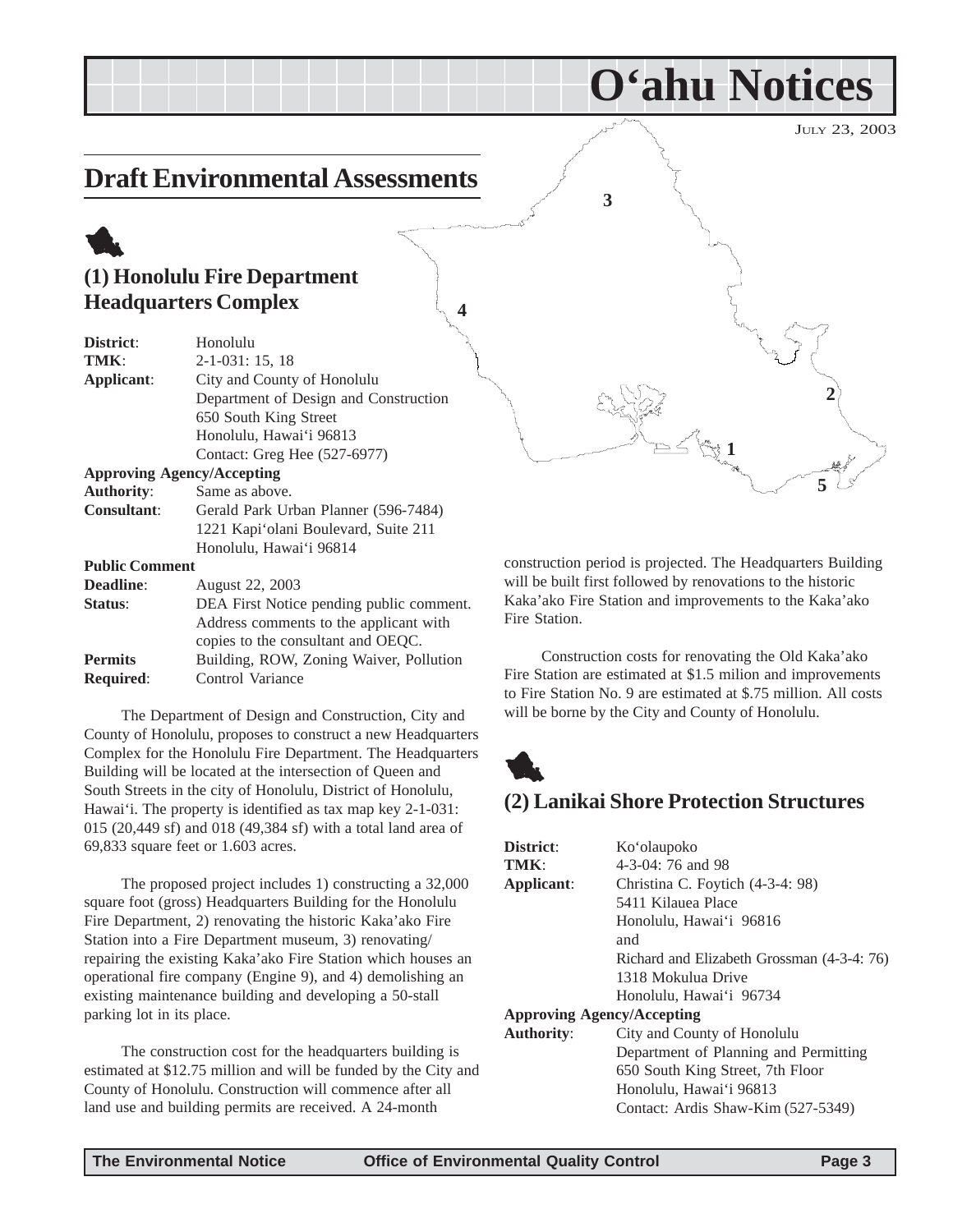## <span id="page-3-0"></span>**O'ahu Notices**

JULY 23, 2003

| <b>Consultant:</b>    | PlanPacific Inc.                                                                       |                   | <b>Approving Agency/Accepting</b>                                                                                      |
|-----------------------|----------------------------------------------------------------------------------------|-------------------|------------------------------------------------------------------------------------------------------------------------|
|                       | 345 Oueen Street, #802                                                                 | <b>Authority:</b> | Department of Land and Natural Resources                                                                               |
|                       | Honolulu, Hawai'i 96813                                                                |                   | P.O. Box 621                                                                                                           |
|                       | Contact: Robin Foster (521-9418)                                                       |                   | Honolulu, Hawai'i 96809                                                                                                |
| <b>Public Comment</b> |                                                                                        |                   | Contact: Matthew Myers (587-0382)                                                                                      |
| Deadline:             | August 22, 2003                                                                        | Status:           | FEA/FONSI issued, project may proceed.                                                                                 |
| Status:               | DEA First Notice pending public comment.                                               | <b>Permits</b>    |                                                                                                                        |
|                       | Address comments to the applicants with<br>copies to the approving agency or accepting | <b>Required:</b>  | <b>CDUA</b>                                                                                                            |
|                       | authority, the consultant and OEQC.                                                    |                   | Kamehameha Schools, in a cooperative effort with the                                                                   |
| <b>Permits</b>        |                                                                                        |                   | State of Hawai'i, Division of Forestry and Wildlife, U.S.                                                              |
| <b>Required:</b>      | <b>SSV</b>                                                                             |                   | Army Garrison, Hawai'i and U.S. Fish and Wildlife Service,<br>proposes the construction of an ungulate exclosure fence |

The project site is located on two contiguous shoreline parcels at 1310A and 1318 Mokulua Drive in Lanikai on O'ahu's windward coast. The seawall will be of concreterubble masonry (CRM) construction. It will be constructed landward of the certified shoreline along the 150-foot frontage of the two parcels, entirely within the 40-foot shoreline setback. The proposed structure is a gravity wall design, with a foundation set three feet below mean sea level (MSL). It will be approximately eight feet wide at the base, tapering to two feet wide at the top. The top of the wall will be at or slightly above the grade of the rear yards which varies from  $+8$  to  $+10$  feet above MSL. A safety railing will be placed on top of the seawall.

The area behind the wall will be excavated and back filed with granular fill wrapped in geotextile filter fabric. The back fill and proposed weep holes will allow the relief of water pressure created by storm water runoff or when waves overtop the seawall during storm events. A stairway is planned for each lot, in order to facilitate access to the ocean. No portion of the stairs will extend seaward of the certified shoreline. Following construction, the existing seabags currently located seaward of the proposed seawall will be removed.

## **Final Environmental Assessments (FONSI)**



#### **(3) Helemano Watershed Protection Project**

| District:  | Waialua                             |
|------------|-------------------------------------|
| TMK:       | $6 - 3 - 001$ : 001                 |
| Applicant: | Kamehameha Schools                  |
|            | 567 South King Street, Suite 200    |
|            | Honolulu, Hawai'i 96813             |
|            | Contact: Manabu Tagomori (534-3866) |

proposes the construction of an ungulate exclosure fence encircling the upper reaches of the Helemano Stream Drainage, Ko'olau Mountains, O'ahu. By eliminating the destructive impact of feral pigs in the project area, this project is directed at the protection of ecosystems as well as rare and endangered species.

The project will enclose approximately 200 acres of native Ko'olau wet forest, constructing about 2750 meters of 42" hogwire fence. The project is one component of ongoing efforts to protect native forest ecosystems and rare, threatened and/or endangered flora and fauna in the area. Nine species of listed, proposed, candidate, or rare plant species and one endangered tree snail specie are found in the project area.

Fence construction will entail hand clearing a 10-foot wide corridor through vegetation for the fence line. The outside of the fence will be skirted along the base with a hogwire apron. The exclosure will be maintained as pig free. Potential impacts include short-term increase in soil disturbance along the fence line, destruction of common native vegetation, and effects on rare and endangered plant and animal species, cultural resources, and the Ko'olau Summit Trail. Impact mitigation measures include conducting expert surveys of the fence route to ensure that no biological or cultural resources are within the fencing clearing corridor and retaining the integrity of the Ko'olau summit trail.



### **(4) Makaha Beach Park Canoe Halau**

| District:  | Wai 'anae                           |
|------------|-------------------------------------|
| TMK:       | 8-4-001:12 and 8-4-002:47           |
| Applicant: | City & County of Honolulu           |
|            | Department of Design & Construction |
|            | 650 South King Street               |
|            | Honolulu, Hawai'i 96813             |
|            | Contact: Wesley Obata (523-4783)    |
|            |                                     |

 **Page 4 Control Control Control Control Page 4 Control Control Control Page 4 The Environmental Notice**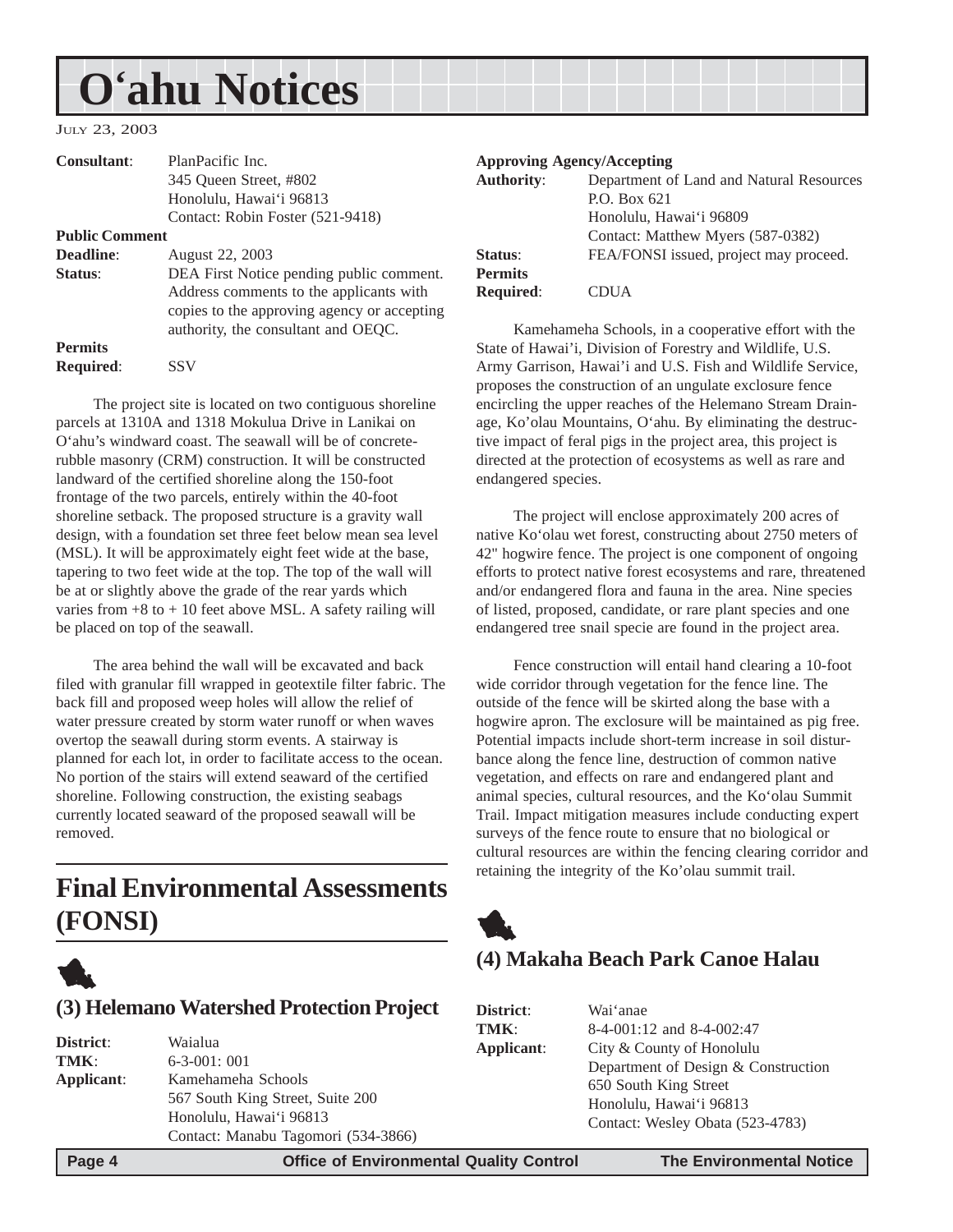## **O'ahu Notices**

JULY 23, 2003

#### <span id="page-4-0"></span>**Approving Agency/Accepting**

| <b>Authority:</b>  | Same as above.                         |
|--------------------|----------------------------------------|
| <b>Consultant:</b> | Kauahikaua & Chun/Architects           |
|                    | 567 South King Street Suite 108        |
|                    | Honolulu, Hawai'i 96813                |
|                    | Contact: Daniel Chun (526-2283)        |
| Status:            | FEA/FONSI issued, project may proceed. |
| <b>Permits</b>     |                                        |
| <b>Required:</b>   | SMA Major, Grading, Building           |
|                    |                                        |

City & County of Honolulu Department of Design and Construction proposes to build a Canoe Halau at Makaha Beach Park. Canoe Halau will provide shaded and secured storage for canoes during racing off-season. During prime racing season canoes will continue to be left on the sandy beach next to the ocean.

As an accessory building to enhance existing park recreational activities, no added toilet facilities or parking spaces are being provided. A small number of parking spaces are being removed in the under-utilized part of the parking area.

Initial planning focused on building a canoe halau on the oceanfront. Seasonally shifting sands, heavy scouring during storms, lack of adequate building foundation material, traffic congestion during canoe maneuvering, and blockage of ocean views led the Department of Design & Construction toconsider a safer site on the mauka side of Farrington Highway.

Recommended site has superior site characteristics for construction and significantly less environmental impact than did the oceanfront site. Building design follows indigenous Hawaiian architectural design.

Canoe Halau is not anticipated to generate any significant adverse impacts on the environment. The purpose of this project is to enhance existing canoe recreational activities by protecting and securing existing canoes.



#### **(5) Tompkins Single Family Residence**

| District:  | Honolulu                           |
|------------|------------------------------------|
| TMK:       | $3-9-26:5$                         |
| Applicant: | ATS 1998 Trust (702-878-8066)      |
|            | Trustees Andrew and Susan Tompkins |
|            | 725 Rancho Circle                  |
|            | Las Vegas, NV 89107-4619           |

|                   | <b>Approving Agency/Accepting</b>       |
|-------------------|-----------------------------------------|
| <b>Authority:</b> | City and County of Honolulu             |
|                   | Department of Planning and Permitting   |
|                   | 650 South King Street, 7th Floor        |
|                   | Honolulu, Hawai'i 96813                 |
|                   | Contact: Ardis Shaw-Kim (527-5349)      |
| Consultant:       | Wilson Okamoto Corporation              |
|                   | 1907 South Beretania Street, Suite 400  |
|                   | Honolulu, Hawai'i 96826                 |
|                   | Contact: Rodney Funakoshi (946-2253)    |
| Status:           | FEA/FONSI issued, project may proceed.  |
| <b>Permits</b>    | SSV; CDUP; Sec. 401 WQC; CZM            |
| <b>Required:</b>  | <b>Consistency Determination; NPDES</b> |

The Applicant, ATS 1998 Trust, plans to construct a single-family residence on a 1.86 acre lot at Portlock, Oahu. The foot print of the house will occupy approximately 14,000 square feet and will reach a maximum of 25 feet above grade. In conjunction with construction of the single family dwelling, the applicant proposes work and structures within the 40 foor shoreline setback and State Conservation District including a drainpipe extension, earth movement (cut and fill), landscape improvements and repairs to an existing seawall.

Grading will occur over a four-week period and include importation of about 3,720 cubic yards of fill. To mitigate construction related impacts the applicant proposes to grass and mulch exposed areas and to erect silt fences around the perimeter of the project.

Landscape improvements within the 40-foot shoreline setback include planting ornamental trees and shrubs, grading, placement of existing on-site boulders to form a berm, rock-formed seating, fencing, stepping stones, irrigation and lighting.

A 36-inch concrete drainpipe that collects runoff from streets above the property presently discharges into an open drainage ditch on the property. From that point, storm water flows across the property to discharge at the shoreline. The applicant proposes to extend the drainpipe to the existing seawall, placing it in the drainage ditch and burying it.

At the seaward property boundary is an existing CMU seawall, approximately 150 feet long and 6 feet high as measured from the seaward side. The wall is old and in need of repair. Proposed improvements include placing a 6-inch layer of gunite over the seaward face of the seawall and placing a 24-inch wide concrete cap at the top.

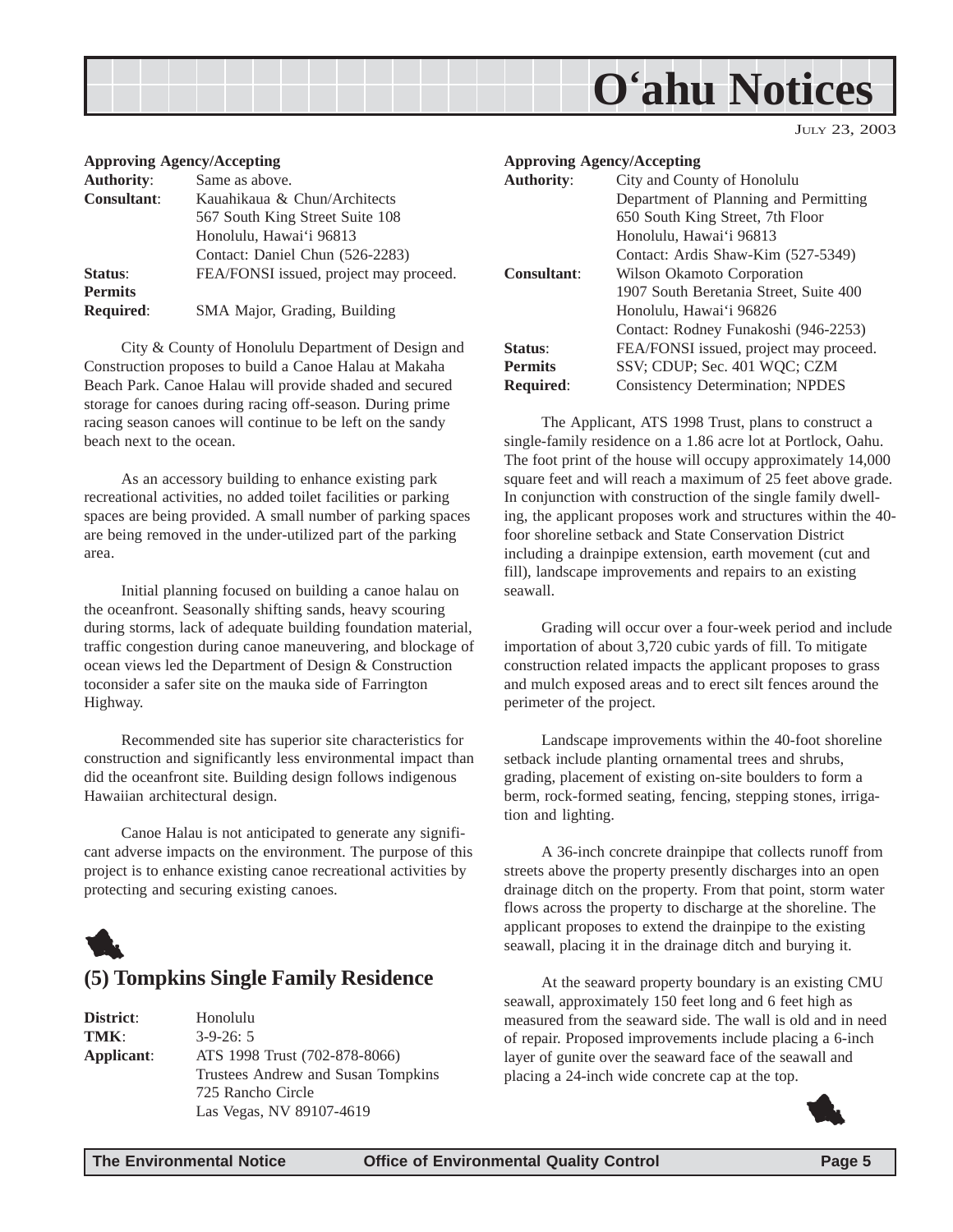## <span id="page-5-0"></span>**Maui Notices**

JULY 23, 2003

## **Draft Environmental**

**Assessments**

## $\bullet$ **(1) Central Clubhouse for Boys & Girls Club of Maui**

| District:  | Wailuku                           |
|------------|-----------------------------------|
| TMK:       | 3-8-07: portion of 01             |
| Applicant: | County of Maui                    |
|            | Department of Parks & Recreation  |
|            | 700 Hali'a Nakoa Street, Suite 2  |
|            | Wailuku, Hawai'i 96793            |
|            | Contact: Dyan Ariyoshi (270-7981) |
|            | $A = 1$                           |

#### **Approving Agency/Accepting**

| <b>Authority:</b>  | Same as above.                        |
|--------------------|---------------------------------------|
| <b>Consultant:</b> | Hiyakumoto & Higuchi Architects, Inc. |
|                    | 1860 Main Street                      |
|                    | Wailuku, Hawai'i 96793                |
|                    | Contact: Calvin Higuchi (242-9705)    |

#### **Public Comment**

| <b>Deadline:</b> | August 22, 2003                          |
|------------------|------------------------------------------|
| Status:          | DEA First Notice pending public comment. |
|                  | Address comments to the applicant with   |
|                  | copies to the consultant and OEOC.       |
| <b>Permits</b>   |                                          |
| <b>Required:</b> | SMA, Building, Grading, NPDES            |

The County of Maui Department of Parks & Recreation, in conjunction with the Boys & Girls Club of Maui (BGCM) proposes to develop the Central Clubhouse building and gymnasium adjacent to the existing 5,535 sq. ft. BGCM building in Keopuolani Park at 100 Kanaloa Avenue in Kahului. The proposed site encompasses approximately 4 acres (which will be delineated for leasing and licensing purposes only) within the 130 acre park site.

The proposed project involves construction of a 8,860 sq. ft. clubhouse building and a 12,342 sq. ft. gymnasium building (proposed to be built over an existing concrete paved play court). The proposed improvements will also include a 56 stall paved parking lot, a widened entrance driveway, a courtyard, and site landscaping.

The project is within the Keopuolani Park which has areas of sand dunes. The area of the park on which the project is proposed sits on imported fill material. As there may be some site remains within the fill material, an archaeological monitoring plan will be implemented during ground altering activities during construction. A cultural assessment report was also prepared to satisfy Act 50, Sessions Laws of Hawaii 2000.

Long term adverse impacts are not anticipated due to this project. Any short term impacts such as fugitive dust and noise during the construction period will be mitigated appropriately by the contractor.

## **Final Environmental Assessments/Findings of NoSignificant Impacts (FONSI)**



### **(2) Plantation Inn Site Plan Amendment**

**District**: Lahaina **TMK**: 4-6-09: 36, 37, 44, 46

**2 1**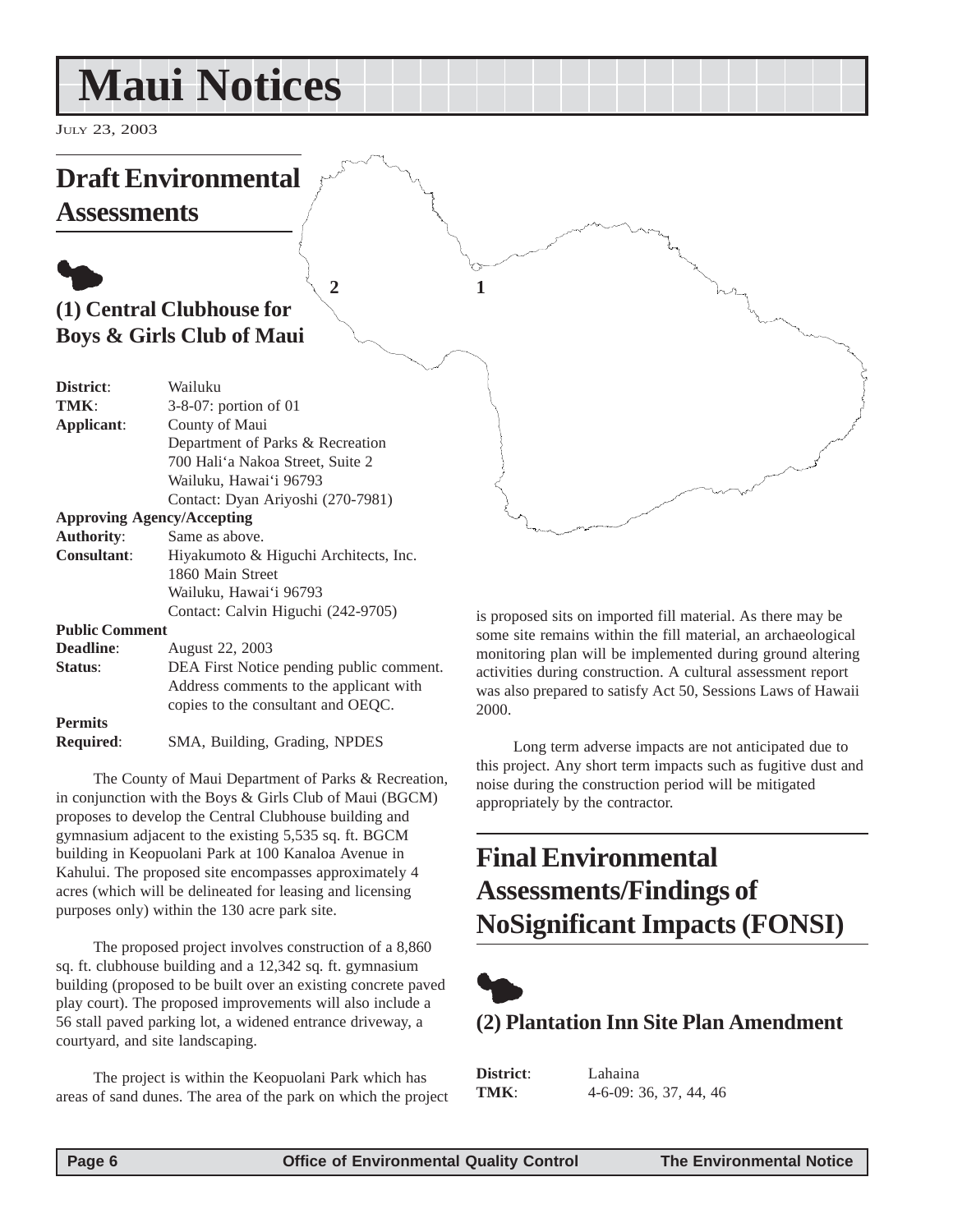<span id="page-6-0"></span>

JULY 23, 2003

| Applicant:                        | Ka'anapali Beach Hotel                 |
|-----------------------------------|----------------------------------------|
|                                   | P.O. Box 998                           |
|                                   | Lahaina, Hawai'i 96767                 |
|                                   | Contact: Mike White (667-0211)         |
| <b>Approving Agency/Accepting</b> |                                        |
| <b>Authority:</b>                 | County of Maui Planning Commission     |
|                                   | 250 South High Street                  |
|                                   | Wailuku, Hawai'i 96793                 |
|                                   | Contact: Ann Cua (270-7735)            |
| <b>Consultant:</b>                | Chris Hart & Partners                  |
|                                   | 1955 Main Street, Suite 200            |
|                                   | Wailuku, Hawai'i 96793                 |
|                                   | Contact: Rory Frampton (242-1955)      |
| Status:                           | FEA/FONSI issued, project may proceed. |
| <b>Permits</b>                    | Building, Grading, Noise, Change       |
| <b>Required:</b>                  | in Zoning, Community Plan Amendment,   |
|                                   | SMA Amendment                          |

The applicant is proposing amendments to the Plantation Inn Phase III Site plan, which was initially approved by the Maui Planning Commission in 1990 and last modified in 1998. The focus of Phase III has been a 14-unit guestroom building, and changes to the plan have been for different parking configurations. Since the 1998 amendment, the Hotel has acquired a bordering parcel (TMK (2) 4-6-09: 44), which allows the Hotel to provide additional on-site parking, and to re-configure the Phase III building to make best use of the combined area. The request does not change the number of rooms approved in previous permits.

The request is subject to Chapter 343 of the Hawai'i Revised Statutes because all portions of the project are located within the Lahaina National Historic Landmark District. The subject properties do not have any individual distinctions recorded on the State of Federal Registers of Historic Places, and are not located within a County Historic District.

The amended site plan will result in lower project density, greater parking availability, and a safer pedestrian access for Hotel guests. Short term- construction related impacts (noise & air quality) are anticipated, but can and will be mitigated with Best Management Practices applied at the construction site. To mitigate potential impacts to potential subsurface archaeological or historical resources, the applicant will pre-test, monitor, and record findings during the construction period. No significant long-term impacts are anticipated.

## **Previously Published Projects Pending Public Comments**

#### **Draft Environmental Assessments**

#### 3 **Hana Highway Repair**

| Applicant:         | State Department of Transportation |
|--------------------|------------------------------------|
|                    | 601 Kamokila Blvd., Room 688       |
|                    | Kapolei, Hawai'i 96707             |
|                    | Contact: Scot Urada (692-7553)     |
|                    | <b>Approving Agency/Accepting</b>  |
| $\Lambda$ uthority | $S_{\alpha}$ as above              |

**Authority**: Same as above. **Public Comment Deadline**: **August 7, 2003** 





The Ground-Based Midcourse Defense (GMD) Joint Program Office of the Missile Defense Agency announces the availability of the GMD Extended Test Range Final Environmental Impact Statement (FEIS).

The FEIS assesses potential environmental impacts of the establishment of an extended test range capability for the purpose of enhancing the current flight test capability to provide for more realistic flight tests in support of development of the GMD element of the Ballistic Missile Defense System (BMDS).

A copy of the FEIS is available locally at the Hawaii State Library and the University of Hawaii at Manoa, Hamilton Library, Honolulu, Hawaii.

The FEIS is also available on the MDA Internet site at http://www.acq.osd.mil/bmdo/

For more information or to request a copy contact:

SMDC-EN-V, Ms. Julia Elliott U.S. Army Space and Missile Defense Command P.O. Box 1500 Huntsville, AL 35807-3801

Toll-free phone number: 1-800-823-8823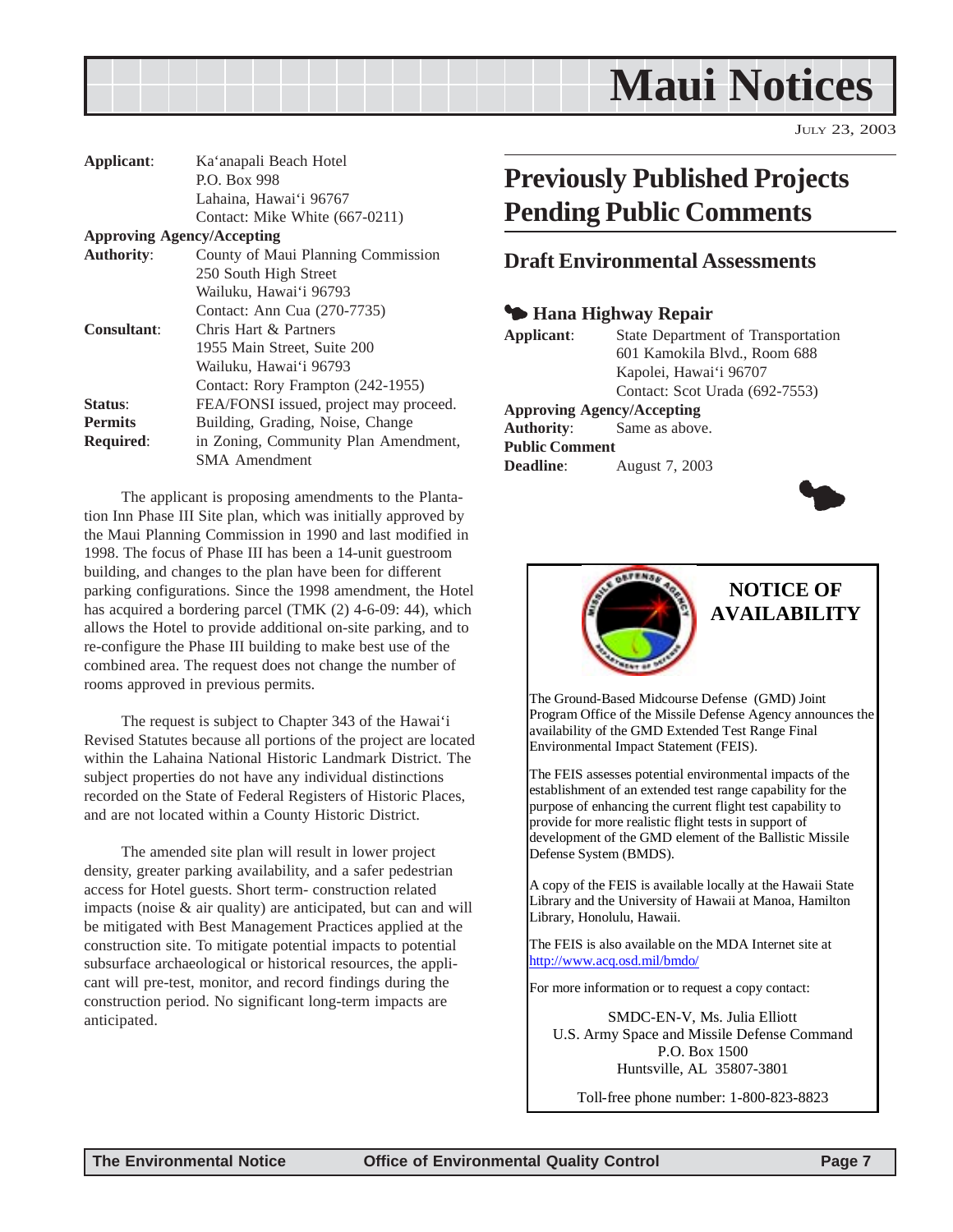## <span id="page-7-0"></span>**Kaua'i Notices**

JULY 23, 2003

## **Final Environmental Assessments/Findings of No Significant Impacts (FONSI)**

## **(1) Bothman Single Family Dwelling**

| District:                         | Hanalei                                                       |
|-----------------------------------|---------------------------------------------------------------|
| TMK:                              | $5 - 3 - 03:14$                                               |
| Applicant:                        | Robert Bothman (408-279-1235 x 222)                           |
|                                   | 20385 Iron Springs Rd.                                        |
|                                   | Los Gatos, CA 95030                                           |
| <b>Approving Agency/Accepting</b> |                                                               |
| <b>Authority:</b>                 | Department of Land and Natural Resources                      |
|                                   | P.O. Box 621                                                  |
|                                   | Honolulu, Hawai'i 96809                                       |
|                                   | Contact: Matthew Myers (587-0382)                             |
| <b>Consultant:</b>                | Landmark Consulting Services, Inc.                            |
|                                   | P.O. Box 915                                                  |
|                                   | Hanalei, Hawai'i 96714                                        |
|                                   | Contact: Ben Welborn (828-6332)                               |
| Status:                           | FEA/FONSI issued, project may proceed.                        |
|                                   | <b>Note:</b> On July 11, 2003 the Office of Conservation $\&$ |
|                                   | Coastal Lands of DLNR withdrew the July 8, 2000 listing       |
|                                   | for this draft EA. The above FONSI is for the draft EA listed |
|                                   | in the May 23rd, 2003 Environmental Notice.                   |
| <b>Permits</b>                    |                                                               |
| <b>Required:</b>                  | CDUP, Building, SMA Exemption, IWS                            |
|                                   |                                                               |

Robert Bothman proposes to construct a Single Family Residence on a 0.23 acre parcel of land located near Kalihiwai Beach on the island of Kaua'i, Hawai'i. The 3,468 sq. ft. of development area will be comprised of approximately 2,440 sq. ft. of interior living spaces, and 1,028 sq. ft. of exterior lanai (deck areas).

The architecture of the building will be of contemporary Polynesian "Plantation-Style" intended to be compatible with the surrounding environment and existing residential development on nearby parcels. Minimal site grading will occur, primarily for driveway access and in the footprint of the homesite to create automobile parking spaces and a storage area. The maximum height of the proposed structure shall not exceed 25 feet.

Landscaping will be used to soften the visual impact of the proposed structure. Landscaping will consist of groundcovers, ornamental shrubs, and various trees, which are known to be compatible with the soils and climate of the area.

**1**

## **Previously Published Projects Pending Public Comments**

### **Draft Environmental Assessments**

#### 7 **Ben Dor Single Family Residence**

| Applicant:            | Ben Dor Family                           |
|-----------------------|------------------------------------------|
|                       | P.O. Box 526                             |
|                       | Hanalei, Hawai'i 96714                   |
|                       | Contact: Roy A. Vitousek III, Esq. (329- |
|                       | 5811)                                    |
|                       | <b>Approving Agency/Accepting</b>        |
| <b>Authority:</b>     | Department of Land and Natural Resources |
|                       | P.O. Box 621                             |
|                       | Honolulu, Hawai'i 96809                  |
|                       | Contact: Sam Lemmo (587-0381)            |
| <b>Public Comment</b> |                                          |
| <b>Deadline:</b>      | August 7, 2003                           |
|                       |                                          |
|                       |                                          |

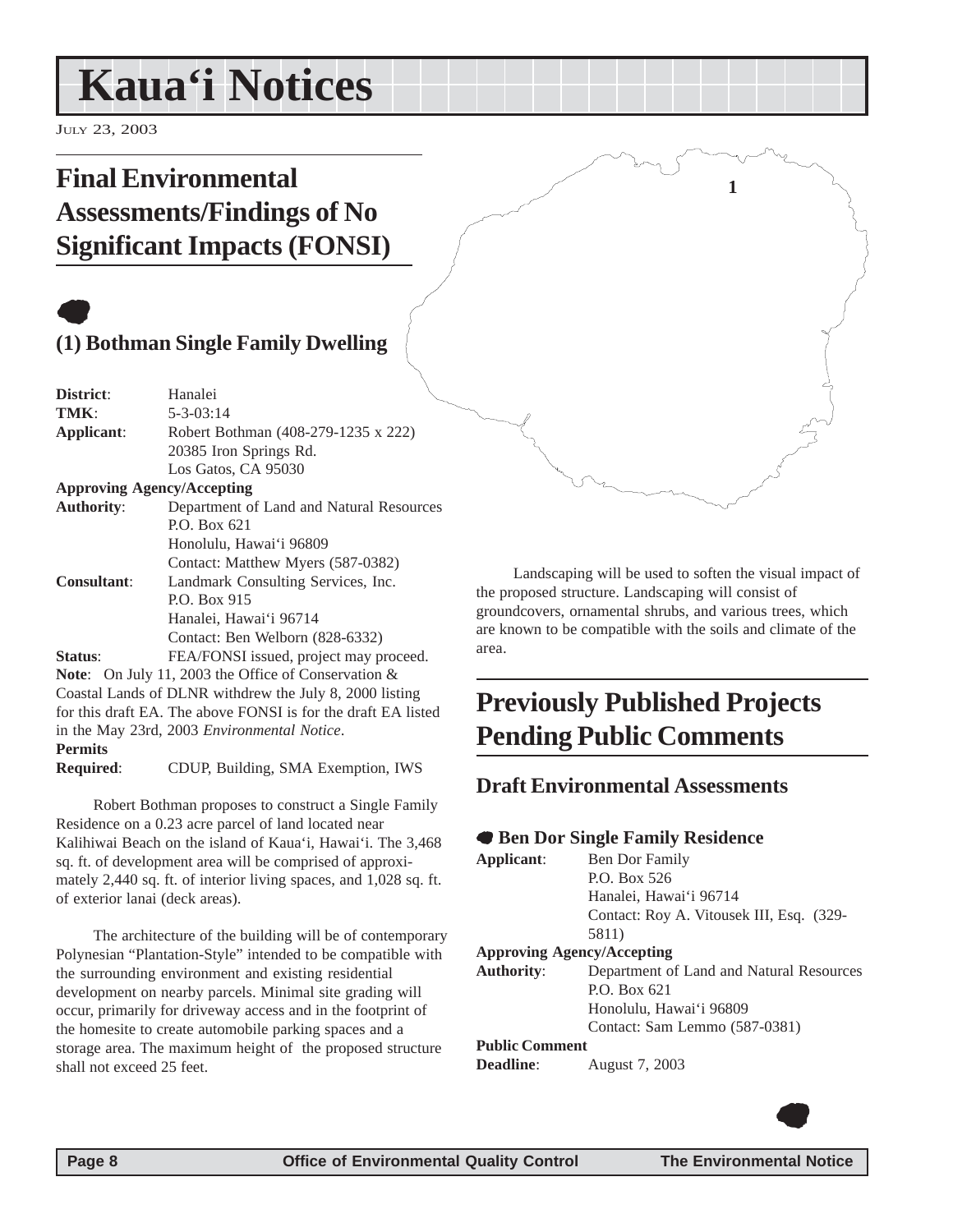JULY 23, 2003

## <span id="page-8-0"></span>**Draft Environmental Assessments**

## $\blacktriangleright$ **(1) Honoka'a Well "B" Production Well**

**4**

| District:                         | Hamakua                         |
|-----------------------------------|---------------------------------|
| TMK:                              | $4 - 5 - 19:20$                 |
| Applicant:                        | Department of Land and Natural  |
|                                   | Resources                       |
|                                   | P.O. Box 621                    |
|                                   | Honolulu, Hawai'i 96809         |
|                                   | Contact: Hiram Young (587-0260) |
| <b>Approving Agency/Accepting</b> |                                 |
| <b>Authority:</b>                 | Same as above.                  |
| <b>Consultant:</b>                | Ron Terry, Ph.D. (982-5831)     |
|                                   | HC <sub>2</sub> , Box 9575      |
|                                   | Kea'au, Hawai'i                 |
| $\mathbf{L}$ iii $\alpha$         |                                 |

**Public Comment**

| <b>Deadline:</b> | August 22, 2003                          |
|------------------|------------------------------------------|
| Status:          | DEA First Notice pending public comment. |
|                  | Address comments to the applicant with   |
|                  | copies to the consultant and OEQC.       |
| <b>Permits</b>   |                                          |
| <b>Required:</b> | Pump Installation, Plan Approval         |

In response to the need to develop an additional potable water well source for the Honoka'a region, the project would convert an existing exploratory well to a production well. This region currently relies on the Haina Well, which during peak water demand periods must be supplemented by surface water from the Waimea area.

The site is located at the existing reservoir site Honoka'a Reservoir site, just mauka of Honoka'a town, approximately two miles inland from the coast. The well taps the Honoka'a Aquifer System of the East Mauna Kea Hydrologic Sector, which has an estimated sustainable yield of 31 million gallons per day (mgd) and current withdrawals of less than 2.0 mgd.

The well (Honoka'a Well B) has a 14-inch diameter solid casing to a depth of 1,310 feet (+24 ft., mean sea level) and then 270 feet of shutter screen casing to a depth of 1,580 feet (-246 ft., msl). Drawdown tests indicate that a pumping rate of 300 gallons per minute (gpm) yields stable recharge



rates. The well will be fitted with a submersible deep well pump with a capacity of 300 gpm. Honoka'a Well B will then be integrated into the County water system and will operate during droughts and periods of low supply to supplement the Haina Well, thus ensuring an adequate supply in Honoka'a. The budget for the project, which is funded by the Hawai`i State Department of Land and Natural Resources, is \$1.5 million. Design would be finished and construction would begin after completion of the EA and the project would be operational within one year.

Some new on-site grading will be required to accommodate the construction, expansion and/or modification of appurtenant facilities, including a control building, valves, water transmission piping, access driveway, electrical facilities, storm drains, and fencing.

No adverse impact upon the sustainable yield of the aquifer will occur. An adjacent inactive well will be used to monitor drawdown. Water quality tests indicate that, consistent with the land use context, the well will likely yield a consistent supply of high-quality potable water with either non-detectable or minimal contaminants. As the site has been completely converted to water utility uses, no native flora, fauna or historic sites are present. Noise and visual impacts will be negligible.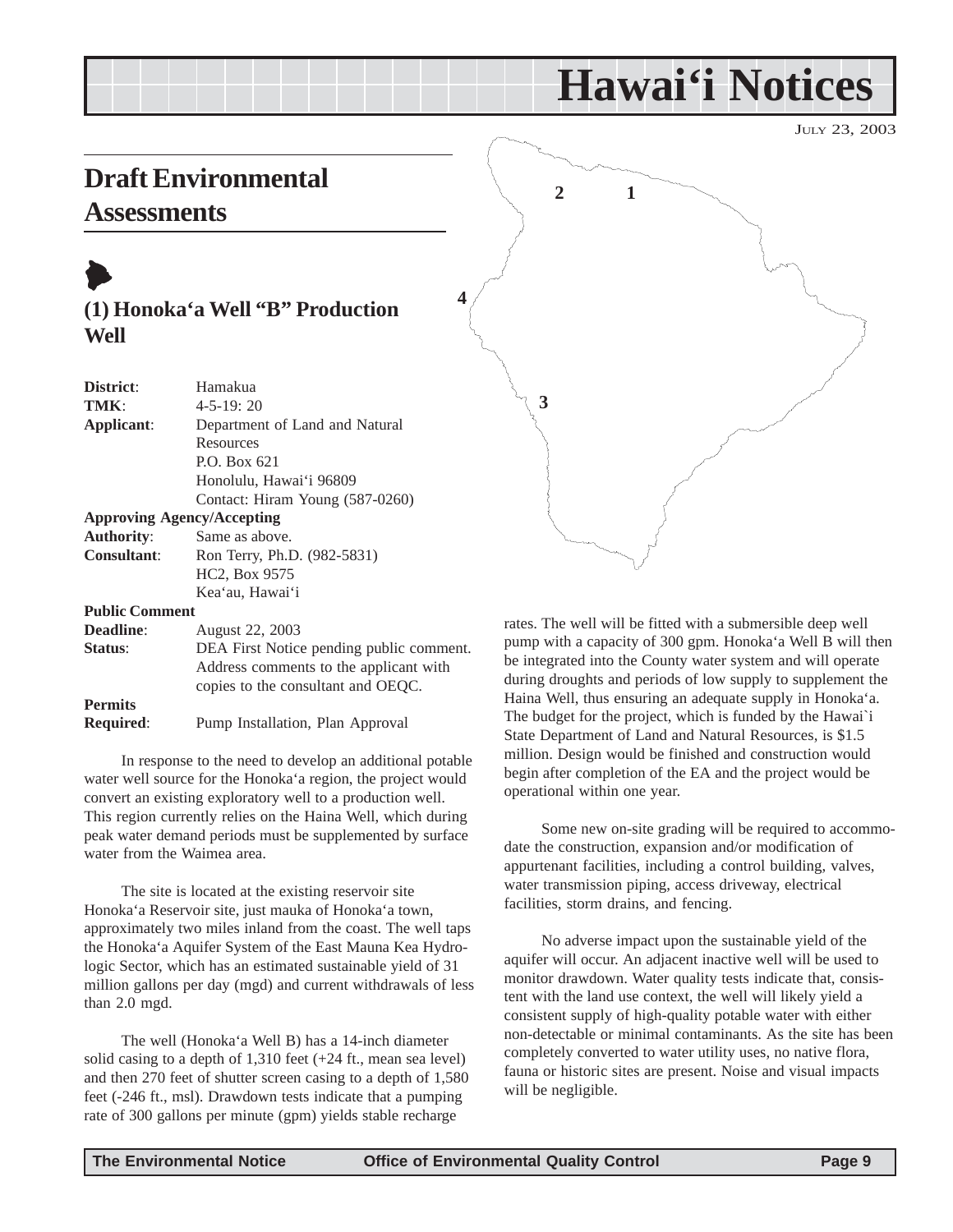<span id="page-9-0"></span>JULY 23, 2003

## $\blacktriangleright$ **(2) Kohala Mountain Road Realignment**

| District:             | South Kohala                             |
|-----------------------|------------------------------------------|
| TMK:                  | $6-1-1, 6-1-1:03, 6-1-01:02, 5-9-09-55$  |
| Applicant:            | Department of Transportation             |
|                       | <b>Highways Division</b>                 |
|                       | 601 Kamokila Blvd., Room 688             |
|                       | Kapolei, Hawai'i 96707                   |
|                       | Contact: Glenn Kurashima (692-7578)      |
|                       | <b>Approving Agency/Accepting</b>        |
| <b>Authority:</b>     | Same as above.                           |
| <b>Consultant:</b>    | Earth Tech, Inc.                         |
|                       | 841 Bishop Street, Suite 500             |
|                       | Honolulu, Hawai'i 96813                  |
|                       | Contact: Karl Bromwell (523-8874)        |
| <b>Public Comment</b> |                                          |
| <b>Deadline:</b>      | August 22, 2003                          |
| Status:               | DEA First Notice pending public comment. |
|                       | Address comments to the applicant with   |
|                       | copies to the consultant and OEQC.       |
| <b>Permits</b>        | NPDES, Historic Preservation             |
| <b>Required:</b>      | Clearance                                |
|                       |                                          |

The State of Hawai'i Department of Transportation, Highways Division proposes the realignment of Highway Route 250 (Kohala Mountain Road) on the Island of Hawai'i (Big Island). The proposed action will straighten the existing horizontal alignment and will move traffic away from four non-conforming curves. The proposed horizontal alignment will traverse pastureland, owned by the Department of Hawaiian Homelands, and will fill a local depression. The project will include a safer vehicle route for motorists by straightening curves, widening existing roadway and shoulders, increasing pavement marking signage, and achieving current American Association of State Highway and Transportation Officials (AASHTO) design criteria for sight distance.

Additionally, a properly aligned, new 8 foot by 8 foot culvert for Keanahalululu Gulch at the Hawi connection of Kohala Mountain Road will replace the existing one. The new culvert will be constructed for a 50-year design storm, decreasing the potential of floodwaters to overtop the road.

## $\blacktriangleright$ **(3) Twigg-Smith Single Family Homes**

| District:                         | South Kona                                  |
|-----------------------------------|---------------------------------------------|
| TMK:                              | 8-3-6: 5 and 6                              |
| Applicant:                        | Desmond Twigg-Smith                         |
|                                   | c/o Gregory Mooers (885-6839)               |
|                                   | P.O. Box 1101                               |
|                                   | Kamuela, Hawai'i 96743                      |
| <b>Approving Agency/Accepting</b> |                                             |
| <b>Authority:</b>                 | Department of Land and Natural Resources    |
|                                   | P.O. Box 621                                |
|                                   | Honolulu, Hawai'i 96809                     |
|                                   | Contact: Sam Lemmo (587-0414)               |
| <b>Consultant:</b>                | Ron Terry, Ph.D. (982-5831)                 |
|                                   | <b>HC<sub>2</sub></b> Box 9575              |
|                                   | Kea'au, Hawai'i 96749                       |
| <b>Public Comment</b>             |                                             |
| Deadline:                         | August 22, 2003                             |
| Status:                           | DEA First Notice pending public comment.    |
|                                   | Address comments to the applicant with      |
|                                   | copies to the approving agency or accepting |
|                                   | authority, the consultant and OEQC.         |
| <b>Permits</b>                    |                                             |
| <b>Required:</b>                  | Building, SMA, CDUP, IWS                    |

The owner proposes to build one home on each of two adjacent former kuleana located within the interior of the peninsula of land which terminates in Palemano Point. Neither kuleana has shoreline frontage. Homes were formerly present on both parcels. Both new homes would be two-story structures designed to blend in with the natural and cultural environment of Ke'ei. Individual Wastewater Systems in compliance with State Department of Health regulations would be built. The lots, which now contain mainly alien grasses and shrubs, would be landscaped with native trees and shrubs appropriate to coastal Kona. Importantly, no trees that serve to screen the property from the beach would be removed, and the natural, low-key environment of the beach and shoreline would not be affected. The properties are surrounded by Kamehameha Schools land currently leased by the YMCA and used for camping, and are close to a series of residential houselots. A vegetated area (Kamehameha Schools property) screens the kuleana from Ke`ei Beach. The cost of the improvements is preliminarily estimated at \$400,000, and all funding is private (no public funds are involved). Work would begin as soon as permits are obtained. Mitigation measures dealing with construction activity and inadvertent historic site finds are proposed to be incorporated as CDUP permit conditions.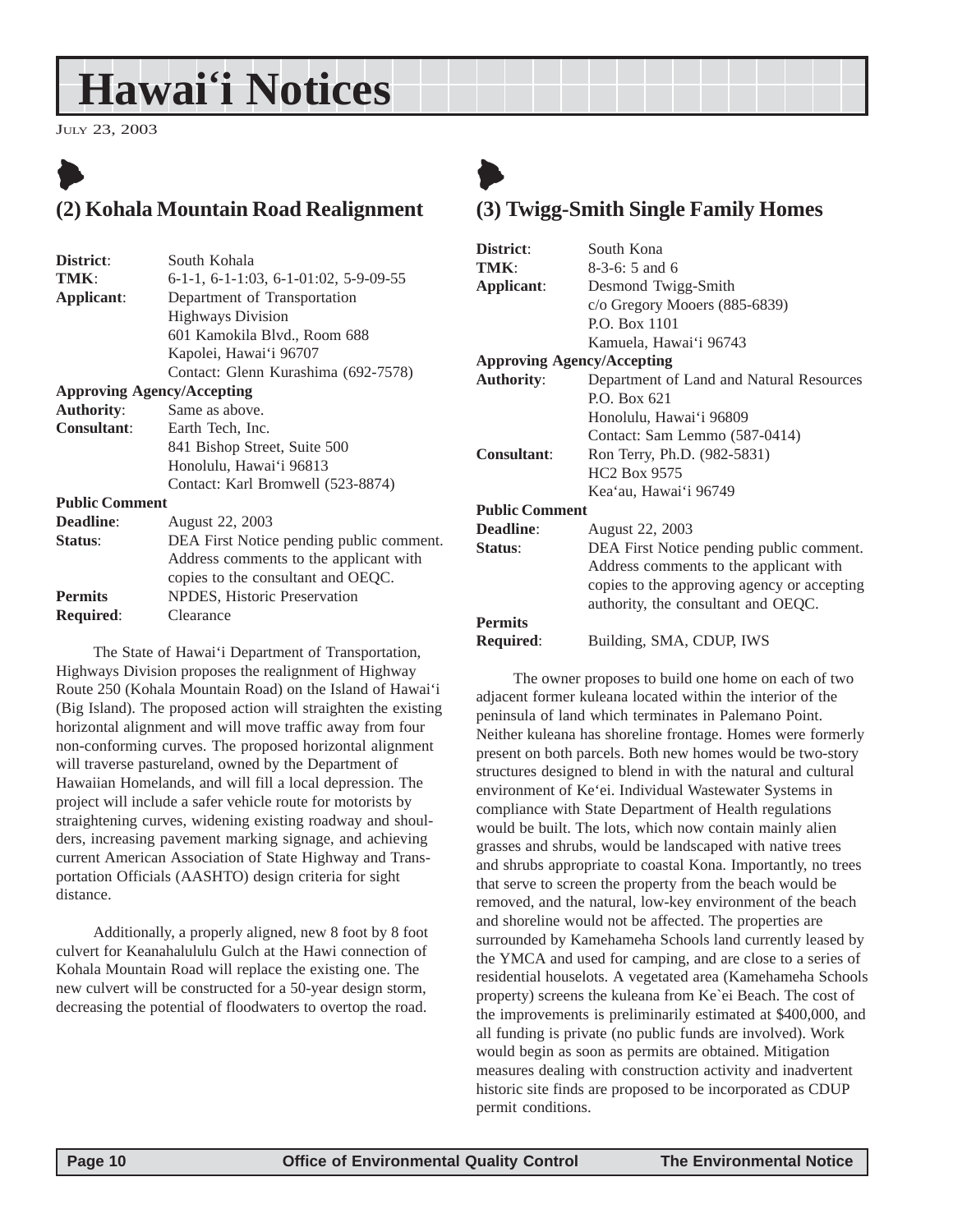## <span id="page-10-0"></span>**Final Environmental Assessments/Findings of No Significant Impacts (FONSI)**

## $\blacklozenge$

### **(4) Kona Blue Water Offshore Open Ocean Fish Farm**

| District:                         | Offshore Unualoha Point, Kona             |
|-----------------------------------|-------------------------------------------|
| TMK:                              | N/A                                       |
| Applicant:                        | Kona Blue Water Farms (Division of Black) |
|                                   | Pearls, Inc.)                             |
|                                   | P.O. Box 525                              |
|                                   | Holualoa, Hawai'i 96725                   |
|                                   | Contact: Neil Anthony Sims (331 1188)     |
| <b>Approving Agency/Accepting</b> |                                           |
| <b>Authority:</b>                 | Department of Land and Natural Resources  |
|                                   | P.O. Box 621                              |
|                                   | Honolulu, Hawai'i 96809                   |
|                                   | Contact: Dawn Hegger (587-0380)           |
| Status:                           | FEA/FONSI issued, project may proceed.    |
| <b>Permits</b>                    |                                           |
| <b>Required:</b>                  | CDUA. NPDES. ACOE                         |

Kona Blue Water Farms is applying for an ocean lease over 81 acres, offshore from Unualoha Point, in Kona, for an open ocean fish farm. These waters are adjacent to Natural Energy Laboratory of Hawaii Authority and the Keahole-Kona International Airport. The farm will cultivate only local Hawaiian species that will be reared in hatcheries. Initially, these will be mahimahi and kahala; later this might include opakapaka and other deep water species. The farm will consist of six grow-out pens (three submersible cages and three surface pens) of around 80 feet diameter, and two smaller nursery pens. The farm will only feed pellet food to the fish.

The farm will be over bare sand, in 150 ft - 200 ft of water. Cages at the center of the lease area will be almost 2,000 feet from the shoreline. Strong long-shore currents will ensure there is little detriment to water quality or benthic ecosystems.

There will be little impact on public activities in the area. These waters are beyond the depths of normal recreational diving. Most present offshore fishing activity occurs along the 100 fathom drop-off, almost 1 nautical mile to the south-west of the cages.

The public will be permitted to traverse or fish within the outer 72 acre area, which will only contain the mooring and anchor arrays. Public access will be restricted only to the central 9 acre area, which will contain the net pens and cages. Taut moorings and net mesh will ensure there is no risk of entanglement by marine mammals or turtles.

## **Previously Published Projects Pending Public Comments**

### **Draft Environmental Assessments**

#### 6 **Hawai'i County Police Department Digital Microwave Upgrade Project (Emergency Radio Facilities)**

| Applicant:            | County of Hawai'i                      |
|-----------------------|----------------------------------------|
|                       | Police Department                      |
|                       | 349 Kapi'olani Street                  |
|                       | Hilo, Hawai'i 96720                    |
|                       | Contact: Major Elroy Osorio (961-2262) |
|                       | <b>Approving Agency/Accepting</b>      |
|                       | <b>Authority:</b> Same as above.       |
| <b>Public Comment</b> |                                        |
| <b>Deadline:</b>      | August 7, 2003                         |

### **Final Environmental Impact Statements**

#### 6 **Kekaha Kai State Park**

| Applicant:                        | Department of Land and Natural Resources    |  |
|-----------------------------------|---------------------------------------------|--|
|                                   | Division of State Parks                     |  |
|                                   | 1151 Punchbowl Street, Suite 310            |  |
|                                   | Honolulu, Hawai'i 96813                     |  |
|                                   | Contact: Daniel Quinn (587-0290)            |  |
| <b>Approving Agency/Accepting</b> |                                             |  |
| <b>Authority:</b>                 | Governor, State of Hawai'i                  |  |
|                                   | c/o Office of Environmental Quality Control |  |
|                                   | 235 S. Beretania Street, Suite 702          |  |
|                                   | Honolulu, Hawai'i 96813                     |  |
| Status <sup>.</sup>               | FEIS currently being reviewed by OEQC.      |  |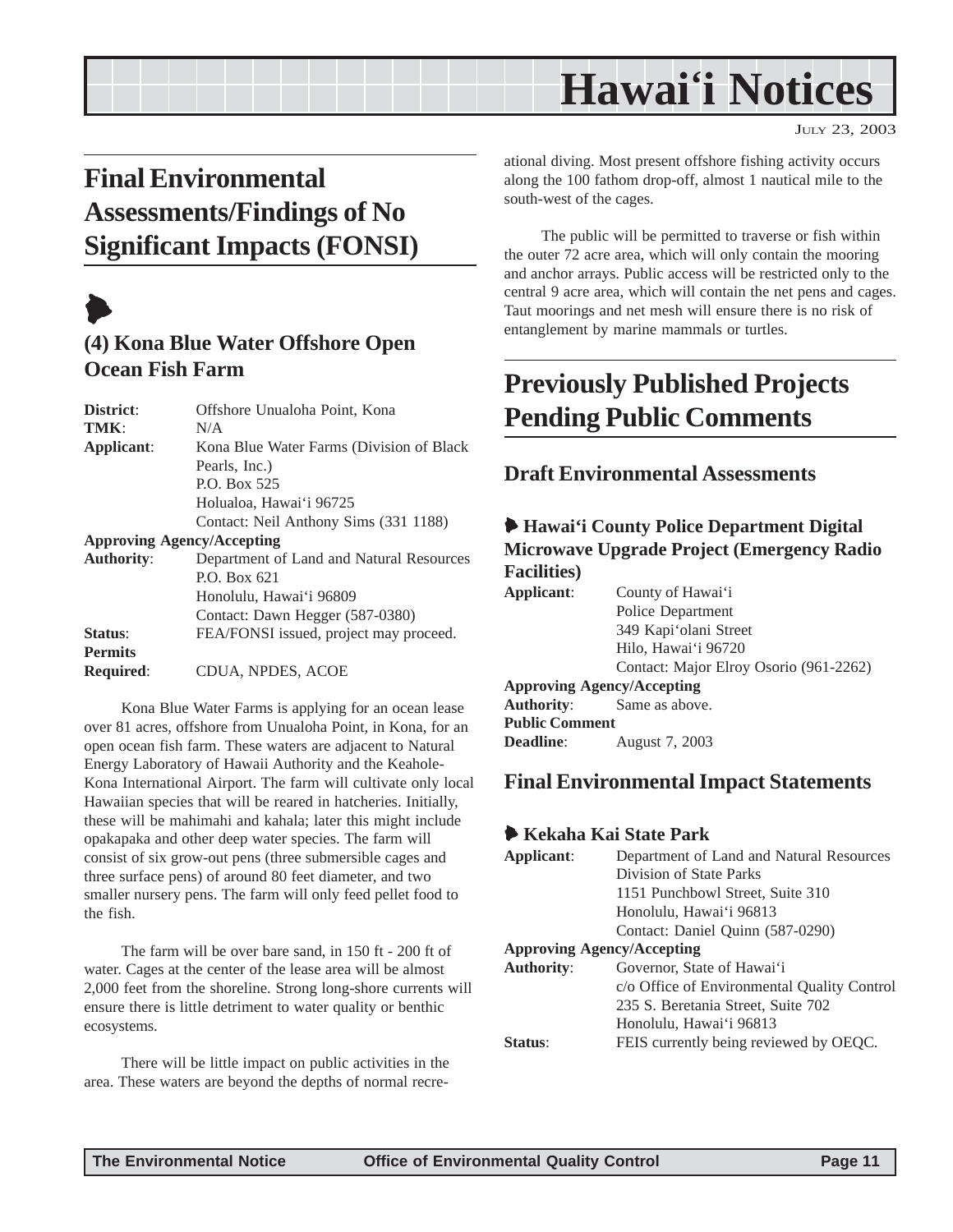<span id="page-11-0"></span>JULY 23, 2003

#### 6 **Koa Timber Commercial Forestry Operations**

| Applicant:                        | Koa Timber, Inc.                          |  |
|-----------------------------------|-------------------------------------------|--|
|                                   | 91-188 Kalaeloa Blyd.                     |  |
|                                   | Kapolei, Hawai'i 96707                    |  |
|                                   | Contact: Kyle Dong (682-5572/523-5200)    |  |
| <b>Approving Agency/Accepting</b> |                                           |  |
| <b>Authority:</b>                 | Department of Land and Natural Re-        |  |
|                                   | sources                                   |  |
|                                   | P.O. Box 621                              |  |
|                                   | Honolulu, Hawai'i 96809                   |  |
|                                   | Contact: Dawn Hegger (587-0380)           |  |
| <b>Status:</b>                    | FEIS currently being reviewed by the      |  |
|                                   | Department of Land and Natural Resources. |  |

## **Department of Agriculture Notices**

 $\blacklozenge$ 

#### **Request to Place Two Fungi (Mushrooms) on the List of Nonrestricted Microorganisms, Chapter 4-71A, Hawaii Administrative Rules (HAR), "Microorganism Import Rules," For Import for Propagation and Sale**

Pursuant to section 4-71A-17, Hawaii Administrative Rules (HAR), notice is hereby given that the Department of Agriculture has received a request to place the fungi, Pholiota nameko and Pleurotus eryngii, both edible mushrooms, on the List of Nonrestricted Microorganisms, under chapter 4-71A, HAR, for import for propagation and sale for food consumption.

P. nameko is currently placed on the List of Restricted Microorganisms (Part A) by genus and, by virtue of that placement, is classified as a high-risk microorganism which may be imported by permit for purposes approved by the Board of Agriculture (Board.) P. eryngii is currently placed on the List of Restricted Microorganisms (Part B) by genus, and by virtue of that placement, is classified as a moderate-risk microorganism which may be allowed import by permit for purposes such as propagation and sale as approved by the Board. The requested amendment to delete P. nameko and P. eryngii, from the List of Restricted Microorganisms and to add these two species of fungi to the List of Nonrestricted Microorganisms will allow P. nameko and P. eryngii to be imported, without permit, as mushroom spawn for propagating mushrooms or as mushrooms to be sold for food consumption.

Pursuant to section 150A-6.6, Hawaii Revised Statutes and section 4-71A-17, HAR, the requested changes will proceed through an expedited rule amendment process which provides for public notification and input through press release and publication in the Office of Environmental Quality Control bulletin, mailed notice to persons who made timely written request for advance notice of rulemaking proceedings, as well as through public meetings of the

Board and its Advisory Committee on Plants and Animals. This expedited amendment process provides for adoption of amendments through Board order, and following Governor's approval, for public notice of the order in daily or weekly publication(s) of statewide circulation.

A copy of the proposed exact changes and the order proposed by the Board if the requested changes are adopted will be mailed to any interested person who requests a copy upon payment in advance of costs for photocopying, preparing, and mailing the copy. A copy of the proposed order and proposed exact changes may be obtained for inspection or, alternatively, for pick up after payment in full of costs for photocopying and preparing the copy at the following Plant Quarantine Offices:

Oahu: 1849 Auiki Street, Honolulu, HI 96819; PH: (808) 832-0566

Kauai: 4398A Pua Loke Street, Lihue, HI 96766; PH: (808) 274-3071

Maui: 635 Mua Street, Kahului, HI 96732; PH: (808) 873- 3556

Hawaii: 16E Lanikaula Street, Hilo, HI 96720; PH: (808) 974-4141

The Department of Agriculture is soliciting comments regarding the proposed changes during the next thirty days. Oral or written comments may be communicated to the Plant Quarantine Branch (PQB) at the Oahu address or phone number shown above, or by fax to (808) 832-0584, or e-mail to

Amy.N.Takahashi@hawaii.gov. Interested persons are also encouraged to attend the public meetings of the Advisory Committee on Plants and Animals, as well as the Board, on the proposed changes and should contact PQB at (808) 832-0566 for projected meeting dates and times. Notice of the Advisory Committee and Board meetings is posted at www.ehawaiigov.org/calendar at least six days in advance.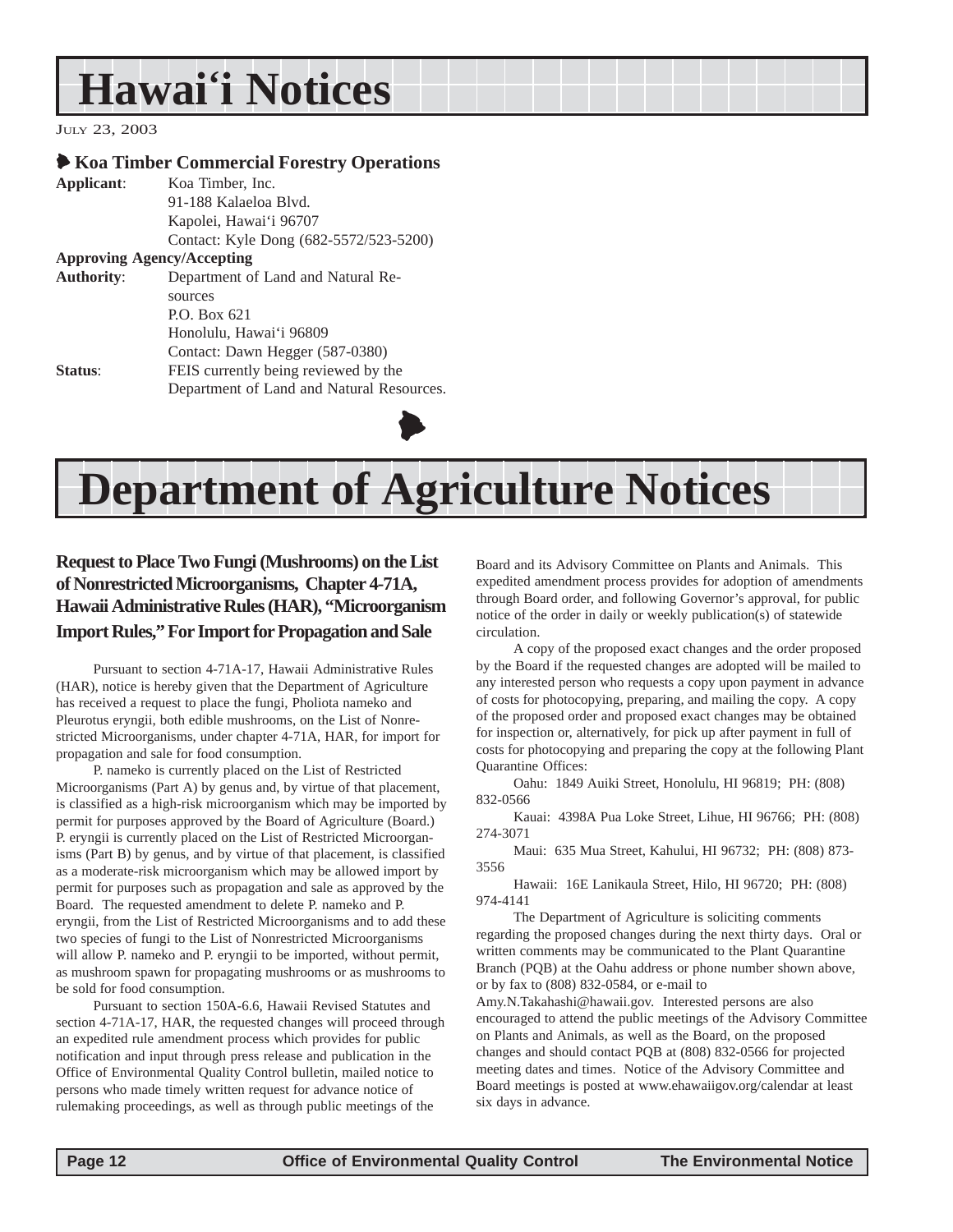## <span id="page-12-0"></span>**Shoreline Notices**

JULY 23, 2003

#### **Shoreline Certification Applications**

Pursuant to § 13-222-12, HAR the following shoreline certification applications are available for inspection at the DLNR District Land Offices on Kauai, Hawaii and Maui and at Room 220, 1151 Punchbowl St., Honolulu, Oahu (Tel: 587-0414). All comments shall be submitted in writing to the State Land Surveyor, 1151 Punchbowl Street, Room 210, Honolulu, HI 96813 and postmarked no later than fifteen (15) calendar days from the date of the public notice of the application. If there are any questions, please call Nick Vaccaro at 587-0384.

| File No.      | Date    | Location                                                                                                                                                                                                                                            | Applicant                                                                                                          | Tax Map Key                         |
|---------------|---------|-----------------------------------------------------------------------------------------------------------------------------------------------------------------------------------------------------------------------------------------------------|--------------------------------------------------------------------------------------------------------------------|-------------------------------------|
| MO-076        | 7/18/03 | Lot 4 Kamakana Beach Lots, land situated at Kawela, Molokai, Hawaii<br>Address: 245 Kamehameha V Highway<br>Purpose: Determine building setback                                                                                                     | Valera, Inc., for William<br>Pepper                                                                                | $5-4-18:16$                         |
| MA-286        | 7/18/03 | Lot 1 Maluhia Beach Lots, land situated at Wailuku, Maui, Hawaii<br>Address: 140 Lower Waiehu Road<br>Purpose: Determine building setback                                                                                                           | Valera, Inc., for Donald<br><b>Stewart</b>                                                                         | $3-2-15:01$                         |
| <b>OA-938</b> | 7/18/03 | Portion of lot 1 being a portion of the Government (Crown) Land of<br>Waianae as shown on DPP File Plan No. 82, land situated at Waianae-Kai,<br>Waianae, Oahu, Hawaii<br>Address: 85-251 Farrington Highway<br>Purpose: Determine building setback | ControlPoint Surveying,<br>Inc., for State of Hawaii<br>Department of<br>Accounting and General<br><b>Services</b> | $8-5-02:18$                         |
| <b>OA-939</b> | 7/18/03 | Portion of Keehi Lagoon Beach Park, Oahu, Hawaii<br>Address: 465 Lagoon Drive<br>Purpose: Shoreline setback variance for an ADA accessible walkway                                                                                                  | City and County of<br>Honolulu Department of<br>Design and Construction                                            | $1-1-03:06$                         |
| MA-284        | 7/18/03 | Portion of Parcel 24 & Parcel 33, land situated at Makawao, Maui, Hawaii<br>Address: 799 Poho Place<br>Purpose: Building Permit                                                                                                                     | Akamai Land Surveying,<br>Inc., for Floyd E.<br>Christenson, etal                                                  | $2-6-12:33$ and<br>$2-5-4:24$ (Por) |

#### **U.S. Fish & Wildlife Service New Telephone System**

In an effort to improve service to customers, the various divisions of the U.S.Fish and Wildlife Service in Honoluou are installing a new telephone system, which is scheduled to be completely in place by July 10, 2003. The main numbers as of July 10 will be: Pacific Islands Fish and Wildlife Office (Ecological Services): tel: 808-792-9400 fax: 808-792-9580 and 792-9581 Hawaiian and Pacific islands National Wildlife Refuge Complex: tel: 808-792-9540 fax: 808-792-9585 Pacific Remote Islands National Wildlife Refuge Complex: tel: 808-792-9550 fax: 808-792-9586 Pacific Islands External Affairs/Visitor Services and Refuge Planning tel: 808-792-9530 fax: 792-9583 Pacific Islands Federal Aid tel: 808-792-9570 fax: 808-792-9584 Pacific Islands Law Enforcement (no change): tel: 808-541-2681 fax: 808-541-3062 In addition, the External Affair/Visitor Services and Refuge Planning staff has moved from the  $3<sup>rd</sup>$  floor of the Prince Kuhio Federal Building into temporary quarters on the first floor, in room 1-350. Their mailing address has changed from Box 50088 to Box 50167. Eventually, they will be co-located with the Hawaiian and Pacific Islands National Wildlife Refuge Complex staff on the 5<sup>th</sup> floor.

**The Environmental Notice Office of Environmental Quality Control Page 13**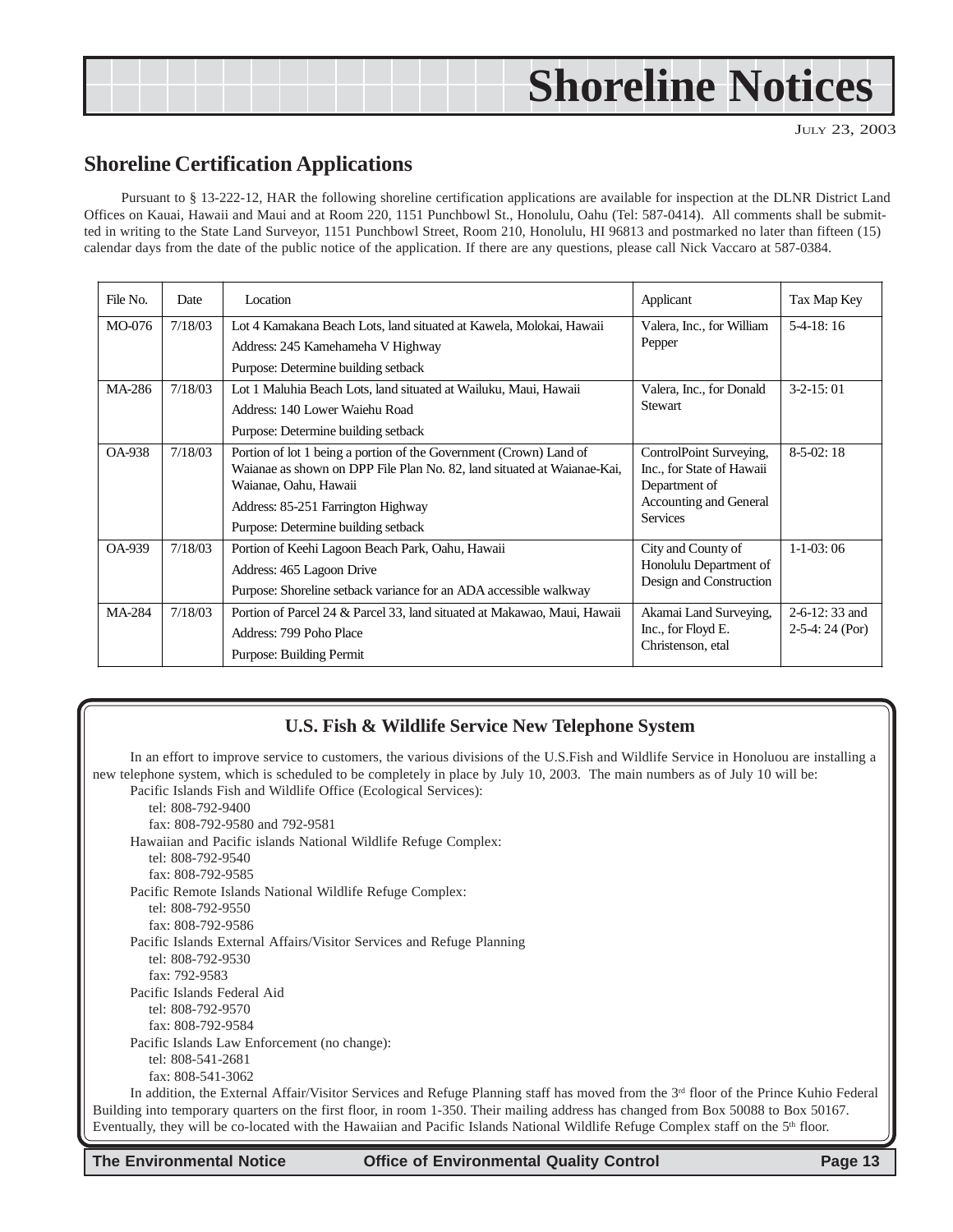## <span id="page-13-0"></span>**Shoreline Notices**

JULY 23, 2003

### **Shoreline Certifications and Rejections**

Pursuant to §§13-222-26, HAR the following shorelines have been proposed for certification or rejection by the DLNR. Any person or agency wishing to appeal a proposed shoreline certification or rejection shall file a notice of appeal in writing with the department no later than 20 calendar days from the date of the public notice of the proposed shoreline certification or rejection. The Notice of appeal shall be sent to the BLNR, 1151 Punchbowl Street, Room 220, Honolulu, HI 96813.

| Case No.      | Actions under new<br>and old Shoreline<br>rules       | Location                                                                                                                                                                                                                                                                   | Applicant                                                                                                      | Tax Map<br>Key         |
|---------------|-------------------------------------------------------|----------------------------------------------------------------------------------------------------------------------------------------------------------------------------------------------------------------------------------------------------------------------------|----------------------------------------------------------------------------------------------------------------|------------------------|
| MO-075        | Proposed Certification<br>New Rules<br>7/10/03        | Lot 32, Land Court Application 1862 (Map 2), land situated at<br>Kawela, Molokai Hawaii<br>Address: None (Between Kaunakakai and Kamalo off<br>Kamehameha V Highway)<br>Purpose: Building Permit                                                                           | NEWCOMER-LEE Land<br>Surveyors, Inc., for Latitude<br>1025 (Bayless E. Cobb)                                   | $5-4-17:30$            |
| OA-932        | Proposed Certification<br><b>New Rules</b><br>7/10/03 | Lots 100 and 101, Land Court Application 772, land situated at<br>Laie, Koolauloa, Oahu, Hawaii<br>Address: 55-565 Kamehameha Highway<br>Purpose: SMA Permit                                                                                                               | Hawaii Land Consultants.<br>for Church of Jesus Christ<br>of Latter-Day-Saints                                 | $5 - 5 - 03:50$<br>&51 |
| OA-933        | Proposed Certification<br>New Rules<br>7/10/03        | Lot 17, Land Court Application 1100 (Map 3, land situated at<br>Heeia, Koolaupoko, Oahu, Hawaii<br>Address: 46-035 Lilipuna Road<br>Purpose: Easements/Building Permit                                                                                                     | Towill, Shigeoka &<br>Associates, Inc., for Richard<br>and Noreen Van Horn                                     | $4 - 6 - 01 : 09$      |
| OA-929        | Proposed Certification<br><b>New Rules</b><br>7/10/03 | Portion of Sand Island State Recreation Area, Being a portion of<br>Land Commission Award 6450 to Kaunohua for W. L. Moehonua.<br>land situated at Mokauea, Sand Island, Oahu, Hawaii<br>Address: Main Propulsion Facility<br>Purpose: Subdivision<br>DAGS JOB #12-31-4041 | Department of Accounting<br>and General Services, State<br>of Hawaii, for Honolulu<br><b>Community College</b> | $1-5-41:06$            |
| <b>OA-934</b> | Proposed Certification<br><b>New Rules</b><br>7/10/03 | Land Court Application 1286, land situated at Kaena Point, Oahu,<br>Hawaii<br>Address: 69-1249 Farrington Highway<br>Purpose: Subdivision                                                                                                                                  | Department of Land and<br>Natural Resources land<br><b>Division</b>                                            | $6-9-02:04$<br>and 09  |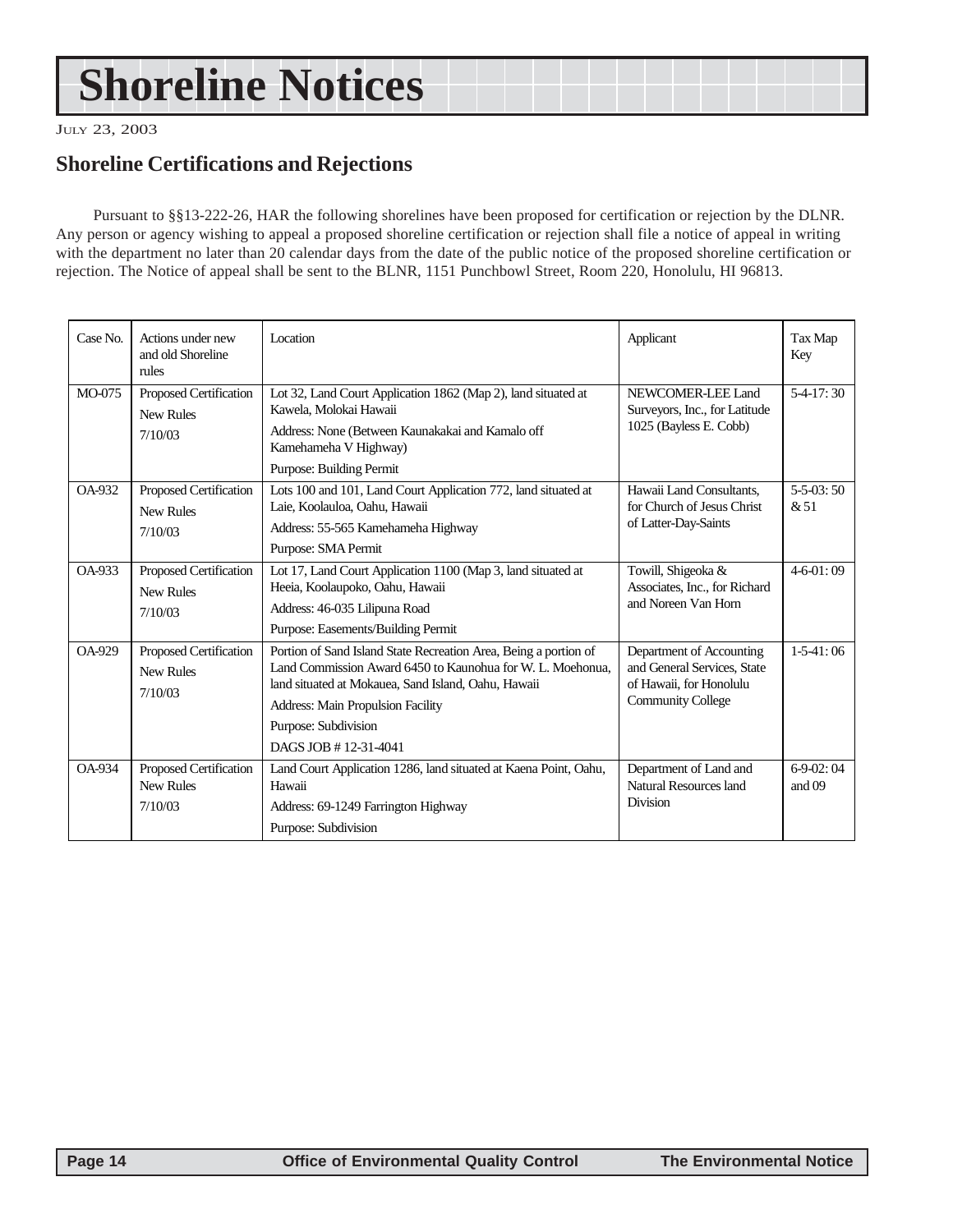## **Coastal Zone News**

JULY 23, 2003

### <span id="page-14-0"></span>**Special Management Area (SMA) Minor Permits**

Pursuant to Hawai'i Revised Statute (HRS) 205A-30, the following is a list of SMA Minor permits that have been approved or are pending by the respective county/state agency. For more information about any of the listed permits, please contact the appropriate county/state Planning Department. City & County of Honolulu (523-4131); Hawai'i County (961-8288); Kaua'i County (241-6677); Maui County (270-7735); Kakaako (587-2878).

| <b>Location (TMK)</b>         | <b>Description (File No.)</b>                  | <b>Applicant/Agent</b>               |
|-------------------------------|------------------------------------------------|--------------------------------------|
| Honolulu: Waialua (6-7-1-32)  | Water well, security fencing and three storage | Paradise Shrimp Farm - Jung Hoi      |
|                               | containers (2003/SMA-54)                       | Ku/ Mitchell Smith                   |
| Honolulu: Waikiki (2-6-2-17)  | Install surfboard racks at rear of Outrigger   | Outrigger Hotels and Resorts         |
|                               | Hotel property (2003/SMA-57)                   |                                      |
| Honolulu: Waikiki (2-6-2-18)  | Outdoor dining area at Royal Hawn Shopping     | AM Partners Inc.                     |
|                               | Center (2003/SMA-43)                           |                                      |
| Honolulu: Kahaluu (4-7-12-20) | Emergency Bank Stabilization (2003/SMA-59)     | Natural Resource Conservation        |
|                               |                                                | Service/C&C of Honolulu, DDC         |
| Kauai: Kapaa (4-3-2-34)       | Cart barn & wall on existing slab (SMA (M)-    | Kauai Coast Resort                   |
|                               | $2003 - 34$                                    |                                      |
| Maui: (3-7-2-20)              | AT&T Wireless (SM2 20030101)                   | Arisumi Brothers Inc.                |
| Maui: Kapalua (4-2-1-24)      | Enclose porch (SM2 20030102)                   | Kimmey, Marie                        |
| Maui: (2-8-3-20)              | Alteration/Addition (SM2 20030103              | Asher, David                         |
| Maui: Kihei (3-9-3-2)         | Single story bldg (SM2 20030104)               | GYA Architects, Inc.                 |
| Maui: Huelo (2-8-4-42)        | $2nd$ Farm dwelling (SM2 20030105)             | Peters, George                       |
| Maui: Kihei (3-9-1-147)       | Eliminate alien flora (SM2 20030106)           | Keiki o Ka'aina                      |
| Maui: Hana (1-2-2-36)         | Electrical service to barn (SM2 20030107)      | Williams, Peter                      |
| Maui: Lahaina (4-4-8-2)       | Replace pavers (SM2 20030108)                  | The Whaler, AOAO                     |
| Maui: Kihei (3-9-48-118)      | Ohana dwelling (SM2 20030109)                  | Pelayo, Marilou                      |
| Maui: Makena (2-1-6-8)        | Gilpin Residence (SM2 20030110)                | <b>James Niess</b>                   |
| Maui: Kapalua (4-2-3-32)      | Spa (SMX 20030367) Pending.                    | Cooper, Martin                       |
| Maui: Paia (2-9-1-1)          | Farm dwelling (SMX 20030369) Pending.          | Appleby, Michael W.                  |
| Maui: Kihei (3-9-53-11)       | Additions (SMX 20030372) Pending.              | Meyer, Charles G.                    |
| Maui: Lahaina (2-5-4-56)      | Addition (SMX 20030373) Pending.               | Cooper, Martin V.                    |
| Maui: Lahaina (4-5-13-22)     | Additions (SMX 20030374) Pending               | Wagner, Nick                         |
| Maui: Kihei (3-9-18-43)       | Dwelling (SMX 20030375) Pending.               | Chu, Daniel                          |
| Maui: Kihei (2-1-7-101)       | 2 tower walls (SMX 20030376) Pending.          | Makena Estates LLC                   |
| Maui: Kihei (3-9-6-40)        | Subdivision (SMX 20030377) Pending.            | Takitani, Christopher                |
| Maui: Paia (2-6-2-10)         | Additions (SMX 20030379) Pending.              | Maui Paradise Potions                |
| Maui: Kihei (3-9-18-3)        | Fence (SMX 20030380) Pending.                  | Richardson, Barry                    |
| Maui: Kapalua (4-2-4-28)      | Interior renovation (SMX 20030381) Pending.    | Mitch Kysar Construction             |
| Maui: Kihei (3-9-53-5)        | Alterations (SMX 20030382) Pending.            | Wagner, Nick                         |
| Maui: Haiku (2-8-6-5)         | Kunihisa cottage (SMX 20030383) Pending.       | Wagner, Nick                         |
| Maui: Lahaina (4-5-13-38)     | Luehrs dwelling (SMX 20030384) Pending.        | Wagner, Nick                         |
| Maui: Lahaina (4-4-13-1)      | Burial platform (SMX 20030386) Pending.        | Marriott Vacation Club International |
| Maui: Kapalua (4-2-7-10)      | Pool & spa (SMX 20030388) Pending.             | Riecke Sunnland Kono Architects,     |
|                               |                                                | Ltd.                                 |
| Maui: Kaupo (1-7-3-40)        | Smith storage (SMX 20030389) Pending.          | Smith Sr., Calvin K.                 |
| Maui: Haiku (2-9-7-46)        | Temporary office (SMX 20030390) Pending.       | Fisher, William Gvself, Douglas      |
| Maui: Kihei (2-1-5-108)       | Locker renovation (SMX 20030292) Pending.      | Makena Resort Corp.                  |
| Maui: Kihei (3-9-53-28)       | Deck extension (SMX 20030393) Pending.         | Pawlak, Stephen J.                   |
| Maui: Kihei (3-9-40-2)        | Tabulinar addition (SMX 20030394) Pending.     | Tabulinar, Angelita                  |
| Maui: Lahaina (3-9-40-2)      | Deck (SMX 20030395) Pending.                   | Lincoln, Gary                        |
| Maui: Kahului (3-7-2-20)      | Interior demolition Pending.                   | R. Hartman Architect LLC             |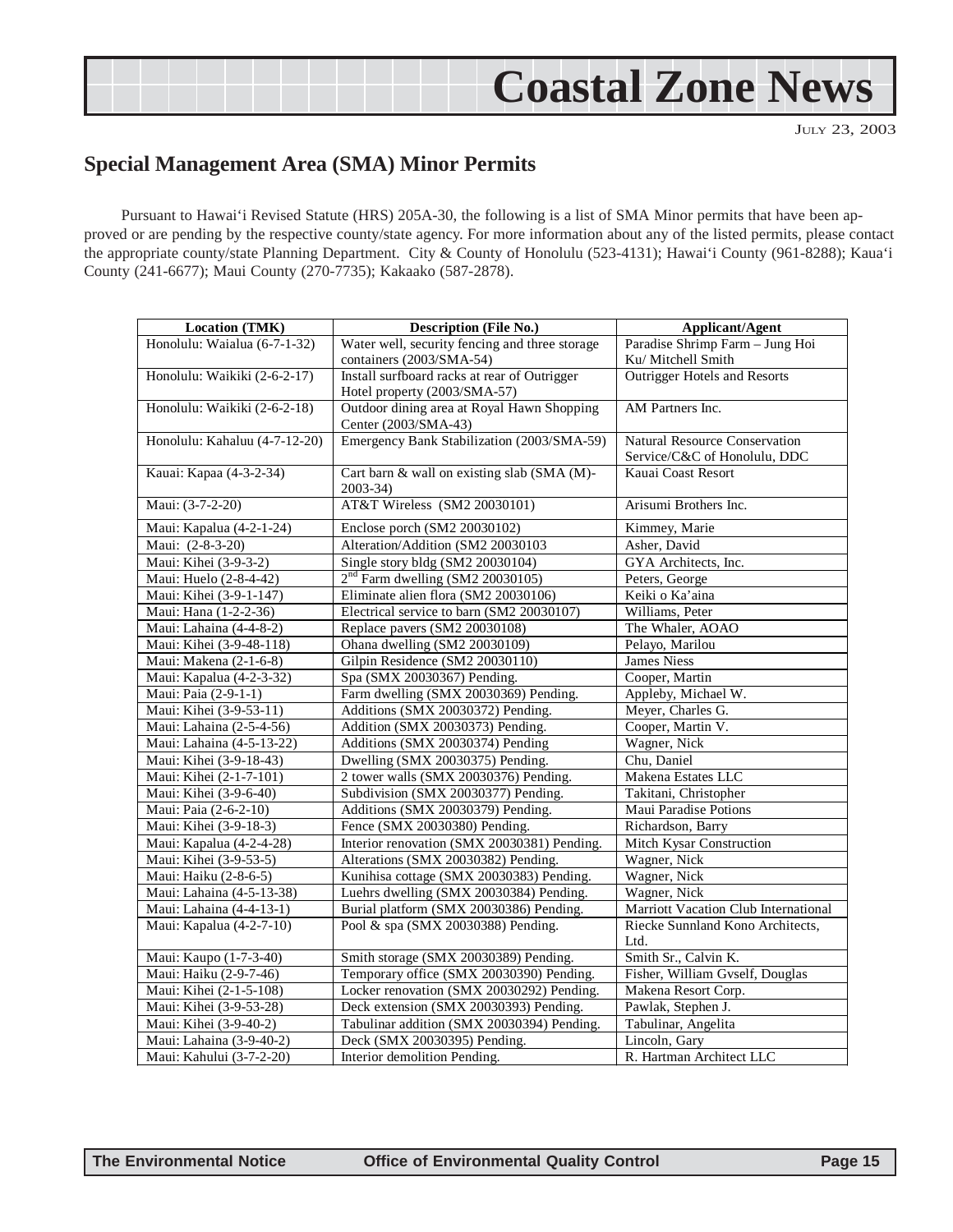## **Pollution Control Permit Applications**

#### JULY 23, 2003

### **Department of Health Permits**

The following is a list of some pollution control permits currently being reviewed by the State Department of Health. For more information about any of the listed permits, please contact the appropriate branch or office of the Environmental Management Division at 919 Ala Moana Boulevard, Honolulu.

#### **Clean Air Branch**

| <b>Branch</b><br>Permit Type                                            | Applicant & Permit<br>Number                                       | Project Location                                                                                               | Pertinent<br>Date  | Proposed Use                                                                                                                                                                             |
|-------------------------------------------------------------------------|--------------------------------------------------------------------|----------------------------------------------------------------------------------------------------------------|--------------------|------------------------------------------------------------------------------------------------------------------------------------------------------------------------------------------|
| Clean Air Branch,<br>586-4200, Covered<br>Source Permit                 | Edwin DeLuz Trucking<br>and Gravel, LLC<br>$CSP 0454-01-C$         | Kapo'aula, Hamakua,<br>Hawaii, TMK (3)<br>407-07, Portion of 11                                                | Issued:<br>6/20/03 | 750 TPH Stone Quarrying and<br>Processing Plant with a 1390<br>Hp Diesel Engine Generator                                                                                                |
| Clean Air Branch,<br>586-4200,<br>Noncovered Source<br>Permit           | Aloha Petroleum, Ltd.<br>NSP 0322-02-N                             | 999 Kalanianaole<br>Avenue, Hilo, Hawaii                                                                       | Issued:<br>6/30/03 | Three (3) External Floating<br>Roof Aboveground Storage<br>Tanks with Geodesic Domes,<br>One (1) Internal Floating Roof<br>Aboveground Storage Tank, and<br>One (1) Tank Truck Load Rack |
| Clean Air Branch,<br>586-4200,<br>Noncovered Source<br>Permit           | MacFarms of Hawaii,<br>$_{\rm{LLC}}$<br>NSP 0388-01-N<br>(Renewal) | 89-406 Mamalahoa<br>Highway, Captain<br>Cook, Hawaii                                                           | Issued:<br>7/7/03  | 9 MMBtu/Hr. Macadamia Nut<br>Shell-Fired Steam Boiler                                                                                                                                    |
| Clean Air Branch,<br>586-4200, Temporary<br>Noncovered Source<br>Permit | Sphere LLC,<br>dba Pacific Aggregate<br>NSP 0527-01-NT             | Various Temporary<br>Sites, State of Hawaii<br>Initial Location:<br>Campbell Industrial<br>Park, Kapolei, Oahu | Issued:<br>7/8/03  | 500 TPH Portable Screening<br>Plant                                                                                                                                                      |

#### **Safe Drinking Water Branch**

| Branch &<br>Permit Type                                       | Applicant & Permit Number                                                                   | <b>Project Location</b>                                                            | Pertinent<br>Dates | <b>Proposed Use</b>                                                                                       |
|---------------------------------------------------------------|---------------------------------------------------------------------------------------------|------------------------------------------------------------------------------------|--------------------|-----------------------------------------------------------------------------------------------------------|
| Safe Drinking Water<br>Branch, 586-4258,<br><b>UIC Permit</b> | Hawaii Electric Light Co., Inc.<br>UH-1242                                                  | Hill Generating Station, Hill Plant<br>6, Drainage Well<br>54 Halekauila St., Hilo | n/a                | Permit modification for one injection well for<br>industrial wastewater disposal.                         |
| Safe Drinking Water<br>Branch, 586-4258,<br><b>UIC Permit</b> | Division of Boating & Ocean<br>Recreation, Dept. of Land &<br>Natural Resources,<br>UH-1910 | Honokohau Boat Harbor WWTP<br>& Comfort Station, North Kona                        | n/a                | Permit renewal for 2 injection wells for sewage<br>disposal.                                              |
| Safe Drinking Water<br>Branch, 586-4258,<br><b>UIC Permit</b> | MacFarms of Hawaii, LLC<br>UH-2080                                                          | MacFarms of Hawaii, Inc.<br>89-406 Mamalahoa Hwy.,<br>Captain Cook, South Kona     | n/a                | Change-of-Operator for one injection well for<br>process wastewater disposal.                             |
| Safe Drinking Water<br>Branch, 586-4258,<br><b>UIC Permit</b> | MacFarms of Hawaii, LLC<br>UH-2080                                                          | MacFarms of Hawaii, LLC<br>89-406 Mamalahoa Hwy.,<br>Captain Cook, South Kona      | n/a                | Facility-Name-Change for one injection well for<br>process wastewater disposal.                           |
| Safe Drinking Water<br>Branch, 586-4258,<br><b>UIC Permit</b> | Association of Apartment<br>Owners, UO-1247                                                 | Sunset Beach Vista<br>59-043 Huelo Street, Haleiwa                                 | n/a                | Permit renewal for 2 injection wells for sewage<br>disposal.                                              |
| Safe Drinking Water<br>Branch, 586-4258,<br><b>UIC Permit</b> | The Gas Company<br>UO-1320                                                                  | The Gas Company - SNG Plant<br>91-390 Kauhi Street, Kapolei                        | n/a                | Permit modification for one injection well for<br>industrial wastewater disposal.                         |
| Safe Drinking Water<br>Branch, 586-4258<br><b>UIC Permit</b>  | The Gas Company<br>UO-1321                                                                  | The Gas Company - SNG Plant<br>91-390 Kauhi Street, Kapolei                        | n/a                | Permit modification for one injection well for<br>industrial wastewater and surface drainage<br>disposal. |

 **Page 16 Control Control Control Control Control Control Control Control Control Control Page 16 Control Page 16 Control Control Control Control Control Control Control Control Control Control Control Control Control Cont**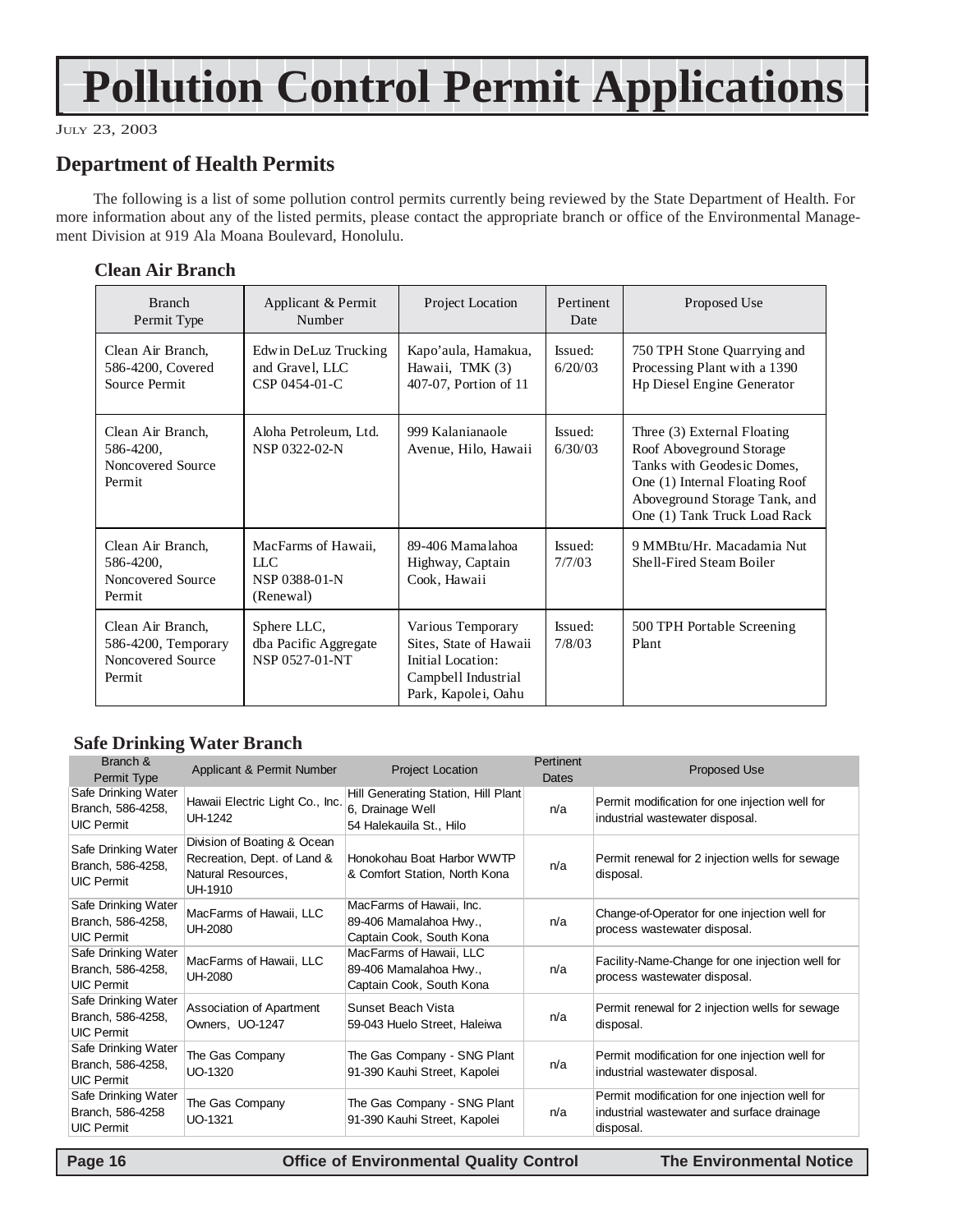## **Pollution Control Permit Applications**

JULY 23, 2003

## **Department of Health Permits (continued)**

#### A JILIKE OLAMINI AVANE MANAYENIENI ARABIYA MATSHARI A MATSHARI A MATSHARI A MATSHARI A MATSHARI A MATSHARI A M

| <b>Office of Solid Waste Management</b> |                                                                 |                                                                                     |                         |                     |  |
|-----------------------------------------|-----------------------------------------------------------------|-------------------------------------------------------------------------------------|-------------------------|---------------------|--|
| Permit Type                             | Applicant & Application Number                                  | <b>Facility Location</b>                                                            | Application<br>Received | <b>Proposed Use</b> |  |
| Permit (Renew)                          | Reynolds Recycling, RY-0023-03                                  | 99-1160 Iwaena St., Aiea, HI 96701                                                  | 6/10/2003               | Recycling           |  |
| Permit (Renew)                          | Sun Home Metal, Inc., RY-0022-03                                | 91-567 Nukuawa St., Kapolei, HI 96707                                               | 6/12/2003               | Recycling           |  |
| Permit-by-Rule (New)                    | Reynolds Recycling - Nawiliwili Harbor,<br>RY-0024-03           | Nawiliwili Harbor, Lihue, HI 96766                                                  | 7/7/2003                | Recycling           |  |
| Permit-by-Rule (New)                    | Reynolds Recycling - Times Supermarket<br>Waipahu, RY-0025-03   | 94-766 Farrington Hwy., Waipahu, HI 96797                                           | 7/7/2003                | Recycling           |  |
| Permit-by-Rule (New)                    | Reynolds Recycling - Aikahi Park<br>Shopping Center, RY-0026-03 | 25 Kaneohe Bay Dr., Kailua, HI 96734                                                | 7/7/2003                | Recycling           |  |
| Permit-by-Rule (New)                    | Reynolds Recycling - Town Center of<br>Mililani, RY-0027-03     | 95-1249 Meheula Parkway, Mililani, HI 96789                                         | 7/7/2003                | Recycling           |  |
| Permit-by-Rule (New)                    |                                                                 | Reynolds Recycling - Moiliili, RY-0028-03 2424 S. Beretania St., Honolulu, HI 96826 | 7/7/2003                | Recycling           |  |
| Permit-by-Rule (New)                    | Reynolds Recycling - Pearl City Shopping<br>Center, RY-0029-03  | 850 Kamehameha Hwy., Pearl City, HI 96782                                           | 7/7/2003                | Recycling           |  |
| Permit-by-Rule (New)                    | Reynolds Recycling - Kalihi Shopping<br>Center, RY-0030-03      | 2295 N. King St., Honolulu, HI 96819                                                | 7/7/2003                | Recycling           |  |
| Permit-by-Rule (New)                    | Reynolds Recycling - Haleiwa Shopping<br>Center, RY-0031-03     | 66-145 Kamehameha Hwy., Haleiwa, HI 96712                                           | 7/7/2003                | Recycling           |  |
| Permit-by-Rule (New)                    | Reynolds Recycling - Kaneohe Bay<br>Shopping Center, RY-0032-03 | 46-047 Kamehameha Hwy., Kaneohe, HI 96734                                           | 7/7/2003                | Recycling           |  |
| Permit-by-Rule (New)                    | Reynolds Recycling - Kalama Village<br>Center, RY-0033-03       | 501 Kealahou St., Honolulu, HI 96825                                                | 7/7/2003                | Recycling           |  |
| Permit-by-Rule (New)                    | Reynolds Recycling - Kapolei Shopping<br>Center, RY-0034-03     | 590 Farrington Hwy., Kapolei, HI 96707                                              | 7/7/2003                | Recycling           |  |
| Permit-by-Rule (New)                    | Reynolds Recycling - Ewa Beach<br>Shopping Center, RY-0035-03   | 91-919 Ft. Weaver Rd., Ewa Beach, HI 96706                                          | 7/7/2003                | Recycling           |  |
| Permit-by-Rule (New)                    | Reynolds Recycling - Waianae Shopping<br>Center, RY-0036-03     | 86-120 Farrington Hwy., Waianae, HI 96792                                           | 7/7/2003                | Recycling           |  |
|                                         |                                                                 |                                                                                     |                         |                     |  |



### **Advance Notification of Nuclear Waste Transportation in Hawai'i**

The Office of Environmental Quality Control called the Department of Health with is concerns that the information published in the July 8, 2003, edition of the *Environmental Notice*, at page 15 (citing 68 F.R. 38727), dealing with Advance Notification of the Transportation of Nuclear Waste in Hawai'i was outdated and no longer correct. The Department responded that Laurence K. Lau is the new Deputy Director for Environmental Health of the Department of Health. He has been designated as the Governor's Designee to receive ad-

vance notification of transportation of nuclear waste in the State of Hawai'i. Mr. Lau's address is 1250 Punchbowl Street, 3<sup>rd</sup> Floor, Honolulu, Hawai'i 96813. Messrs. Jerry Haruno (Environmental Health Division Chief, telephone (808) 586-4576) and Russell Takata (Noise and Radiation Program Chief, telephone (808) 586-4701) have been respectfully designated as 1<sup>st</sup> and 2<sup>nd</sup> backups to Mr. Lau in this capacity. If there are any questions, please call Mr. Lau's office at (808) 586-4424. This corrected information has been submitted by the Department of Health to the Nuclear Regulatory Commission for republication in the Federal Register.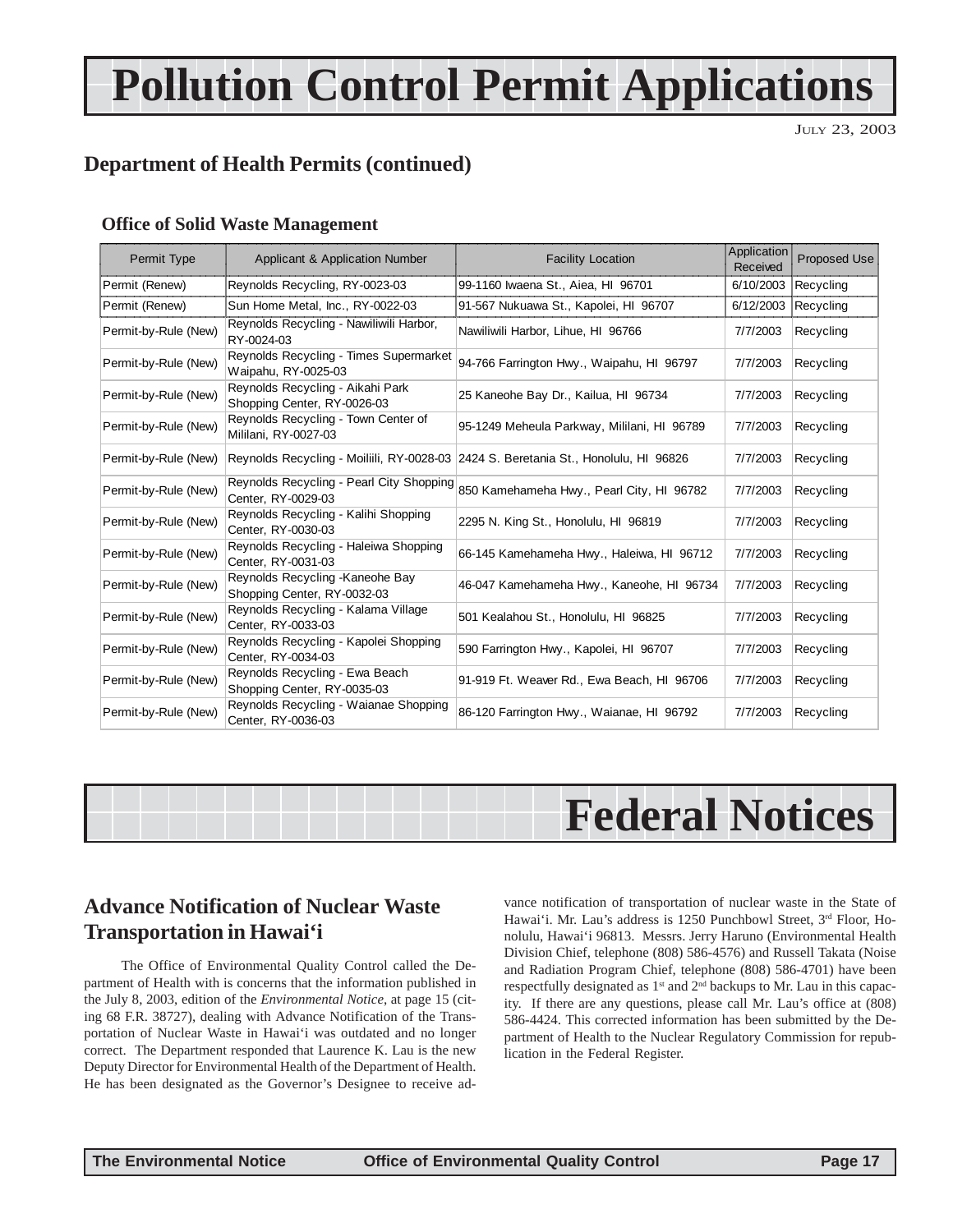## <span id="page-17-0"></span>**Federal Notices**

JULY 23, 2003

## **Hazardous Waste Permit Modifications for Johnston Atoll**

The U.S. Environmental Protection Agency has given notice in accordance with the requirements of 40 C.F.R. 270.42(a)(ii), that the U.S. Army Progream Manager for Chemical Stockpile Demilitarization (PMCSD) has implemented a number of Class 1 Permit Modifications not requiring EPA approval (C1N-143, C1N-144, C1N-145, C1N-147, and C1N-149) to the Johnston Atoll Chemical Agent Disposal System (JACADS) Resource Conservation and Recovery Act (RCRA Substitle C Hazardous Waste) Permit No. TT0-570-090-001, and received approval from the EPA of two Class 1 Permit Modification Requests, C1R-142, and C1R-148. (*Editor's note: Johnston Island is located 820 statute miles south from Honolulu and under the jurisdiction of the U.S. Government as a Trust Territory. Like Kingman Reef and Palmyra Island, Johnston Atoll is not considered a part of the State of Hawai'i.*).

• *Permit Modification Request C1R-142 approved various language changes in the Closure and Corrective Action Plan to allow reuse of equipment at facilities in the continental United States after it has been decontaminated and removed from hazardous waste treatment units.*

*• Permit Modification Notice C1N-143 implemented various language changes in the Closure and Corrective Action Plan concerning waste sampling and decontamination options.*

*• Permit Modification Notice C1N-144 (1) made changes to Module I of the RCRA permit to clarify when certain reporting requirements cease as closure progresses, (2) clarified in the Waste Analysis Plan the sampling location for decontamination solutions generated after the closure of the SDS (?) Tanks and made a number of minor changes to the Closure and Corrective Action Plan.*

*• Permit Modification Notice C1N-145 submitted the first quarter 2003 update to the JACADS Contingency Plan, Attachment H of the RCRA Hazardous Waste Permit, to reflect revisions to the JACADS Emergency Response Organization, locations of emergency decontamination stations, elimination of treatment units and revised figures depicting facility changes that are the result of ongoing decommissioning activities and reconfiguration of the facility under closure.*

*• Permit Modification Notice C1N-147 modified Module I of the RCRA Hazardous Waste Permit to create conditions under which off-site shipment of records to a permanent storage location in the continental United States will be allowed.*

*• Permit Modification Request C1R-148 clarified the Closure and Corrective Action Plan and sought approval of changes to various permit requirements as a result of closure. With the shutdown of all furnace systems and the main MDB (?) Ventilation System, the modification approved suspension of the weekly emergency generator test. The modification also approved the conditions under which the fence around the facility may be removed. Minor changes to the Closure and Decontamination Sequences were also made. The changes affect language in Attachment D-10, Power Supply System, Attachment F-1, Security, Attachment F-2, JACADS Inspection Schedule, and Attachment J, Closure and Corrective Action Plan.*

*• Permit Modification Notice C1N-149 implemented minor changes to the JACADS RCRA Closure and Corrective Action Plan to provide JACADS with the option to demolish the MDB after decontamination activities have been completed.*

Questions on the above permit modifications should be directed to Ms. Stacy Braye, U.S. Environmental Protection Agency, Region IX, Mail Stop WST-4, 75 Hawthorne Street, San Francisco, California 94105, telephone number (415) 972-3345.

### **Critical Habitat for 41 Plant Species from Hawai'i**

After receipt of 29 oral and 672 written comments, the U.S. Fish and Wildlife Service (FWS) has designated critical habitat in a final rule for 41 of 58 listed plant species known historically from the island of Hawai'i. Approximately 208,063 acres of land fall within the boundaries of the 99 designated critical habitat units. The final rule also determined that designating critical habitat would not be prudent for four species, *Cyanea copelandii* ssp. *copelandii*, *Ochrosia kilaueaensis*, *Pritchardia affinis*, and *Pritchardia schattaueri*. The final rule becomes effective on August 1, 2003. For more information, contact Paul Henson at (808) 541-3441 (see, 68 F.R. 39624, July 2, 2003).

### **Endangered Species Permit Application**

The U.S. Fish and Wildlife Service is soliciting comments on the following permit application: Permit No. TE-072873, Applicant: Kevin D. Matson, St. Louis,. Missouri. The applicant requests a permit to take (collect blood) captive Hawaiian geese (Branta sandvicensis) and captive 'io (Buteo solitarius) in conjunction with disease research at the Three Ring Ranch Exotic Animal Sanctuary, Kailua-Kona, Hawai'i for the purpose of enhancing their survival. Comments on the above permit application must be received by the FWS by August 1, 2003, to receive consideration. Written data or comments should be submitted to the Chief, Endangered Species, Ecological Services, U.S. Fish and Wildlife Service, 911 NE 11<sup>th</sup> Avenue, Portland, Oregon 97232-4181. Please refer to the respective permit number for each application when submitting comments. For more, call (503) 231- 2063 (see, 68 F.R. 39589, July 2, 2003).

### **Final EIS for Ground-Based Midcourse Defense Extended Test Range**

The Missile Defense Agency of the Department of Defense announced the availability of the Final Environmental Impact Statement for the Ground-Based Midcourse Defense (GMD) Extended Test Range that analyzes the potential for environmental impacts associated with establishing an extended test range capability providing more realistic operational flight testing capability in support of development of the GMD element of the Ballistic Missile Defense System (BMDS). The current capability includes missile launch sites and array of sensors and other test equipment located at the Ronald Reagan Ballistic Missile Test Site at Kwajalein Atoll, the Pacific Missile Range Facility at Nohili, Hawai'i, and Vandenberg Air Force Base in California. A Record of Decision will be issued no earlier than 30 days from July 15, 2003. Consideration will be given to all comments provided on or before August 14, 2003. Requests for copies of the document or to provide comments on the FEIS should be addressed to: U.S. Army Space and Missile Defense Command, ATTN: SMDC-EN-V (Mrs.